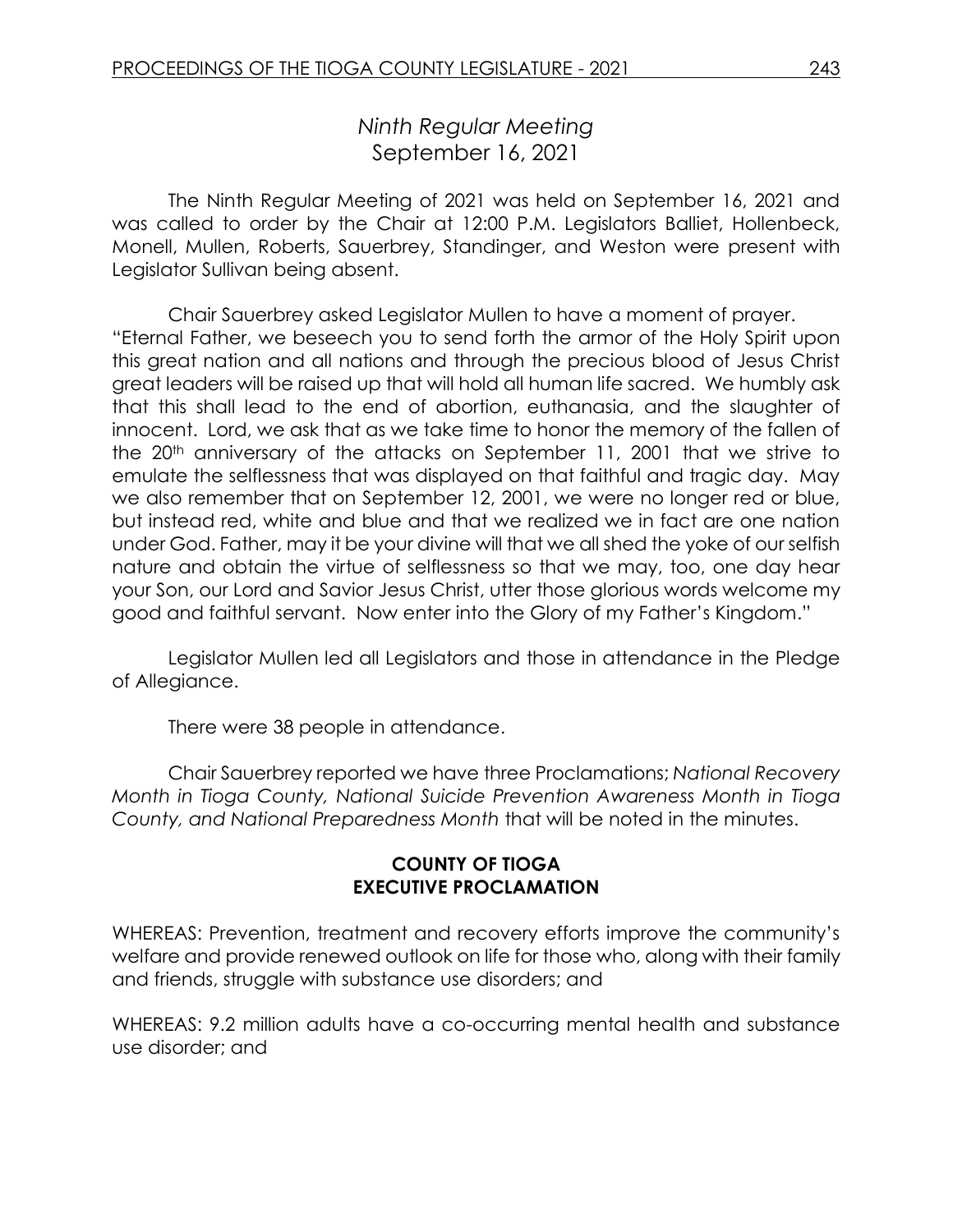WHEREAS: Of the 19.3 million adults in the United States with a substance use disorder, 47.7% also have a co-occurring mental health disorder; and

WHEREAS: Substance use negatively affects children, families and loved-ones and takes a great toll on our society economically and in terms of safety; and

WHEREAS: Studies have indicated that people who made an effort to get treatment, but did not receive it, were concerned that receiving treatment might cause neighbors and community members to have negative opinions of them; and

WHEREAS: Fear and stigma continue to be barriers to seeking help for an addiction; and

WHEREAS: CASA - Trinity provides prevention, education, advocacy, early intervention and referral services for individuals, friends or family members who are living with an addiction; and

WHEREAS: Tioga County Department of Mental Hygiene remains eager and prepared to provide treatment for Tioga County Citizens who choose to work toward recovery for a substance use disorder; and

WHEREAS: Such education and raising awareness is essential in overcoming misconceptions and achieving long-term recovery; and

WHEREAS: To help achieve this goal, the US Department of Health and Human Services, the Substance Use and Mental Health Services Administration, the White House Office of National Drug Control Policy, the New York State Office of Alcoholism and Substance Abuse Services, and the Tioga County Department of Mental Hygiene invite all Tioga County residents to participate in the 32nd anniversary of National Alcohol and Drug Addiction Recovery Month now known as National Recovery Month; therefore

The TIOGA COUNTY LEGISLATURE, County of Tioga, does hereby proclaim the month of September 2021 as:

# **NATIONAL RECOVERY MONTH IN TIOGA COUNTY**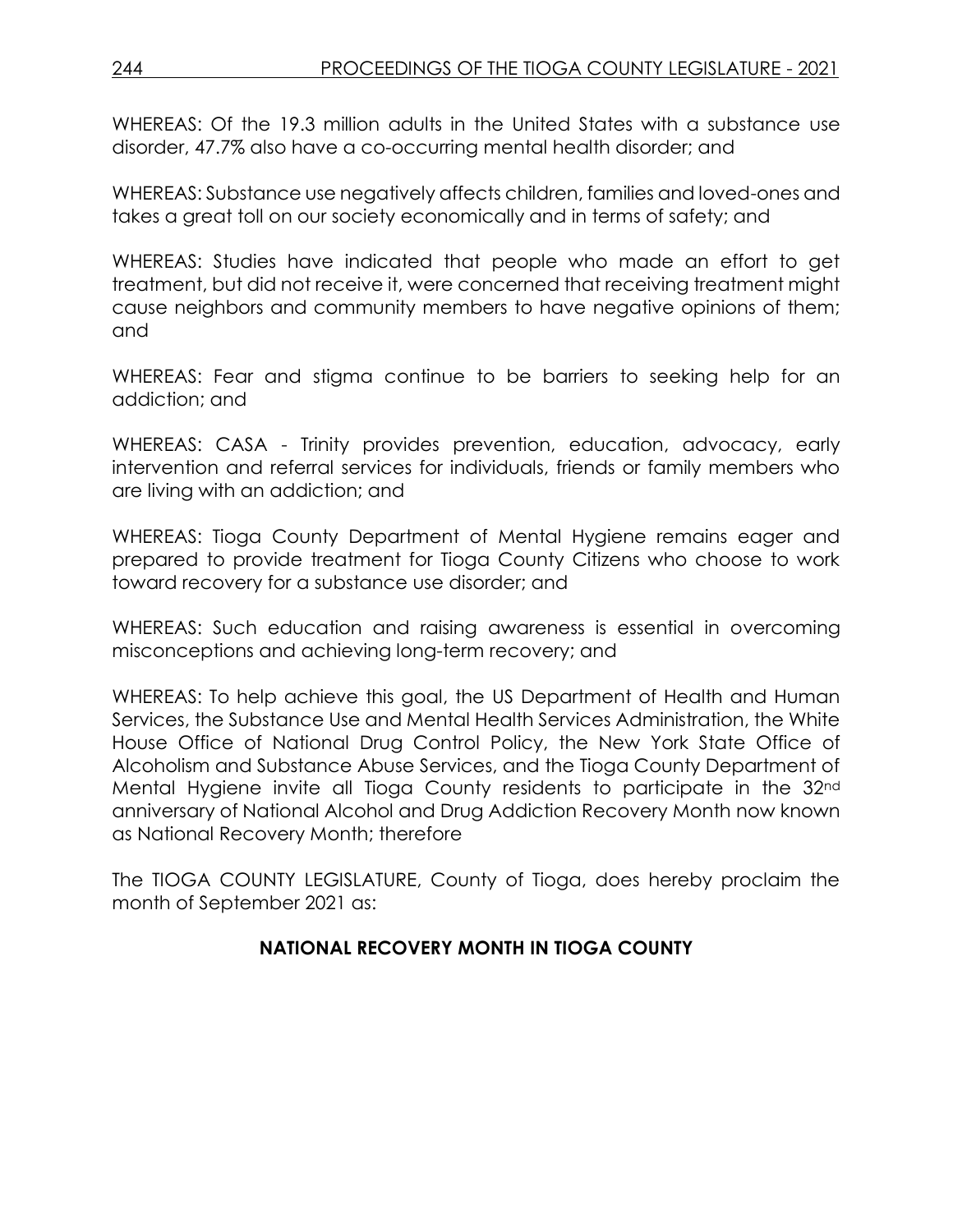## **COUNTY OF TIOGA EXECUTIVE PROCLAMATION**

WHEREAS: The citizens of Tioga County value the overall health and well-being of all the residents of Tioga County and are proud to support the observance of National Suicide Prevention Awareness Month; and

WHEREAS: Suicide is the 12<sup>th</sup> leading cause of death in New York State; and

WHEREAS: Suicide is the second leading cause of death for ages 10-34 and fourth leading cause of death for ages 35-54; and

WHEREAS: Suicide claimed the lives of over 1,723 New Yorkers in 2020, or an average of one person died of suicide every five hours in the state; and

WHEREAS: The total deaths to suicide reflect a total of 34,563 years of potential life lost before age 65; and

WHEREAS: Stigma works against Suicide Prevention by discouraging persons at risk from seeking lifesaving help; and

WHEREAS: Most suicides are preventable; and

WHEREAS: Tioga County Suicide Prevention Coalition's mission is to increase awareness, provide education, training, resources and coordinate community services to the public; and

WHEREAS: Tioga County is no different than any other community in the country, but chooses to publicly state and place our full support behind local educators, mental health professionals, and parents, as partners in supporting our community in simply being available to one another; therefore

The TIOGA COUNTY LEGISLATURE, County of Tioga, does hereby proclaim the month of September 2021 as:

## **NATIONAL SUICIDE PREVENTION AWARENESS MONTH IN TIOGA COUNTY**

## **COUNTY OF TIOGA EXECUTIVE PROCLAMATION**

WHEREAS: The month of September is recognized as "National Preparedness Month" and creates an opportunity for every citizen to prepare themselves to be on their own for at least three days, as well as prepare their homes, businesses, and communities for emergencies and disasters; and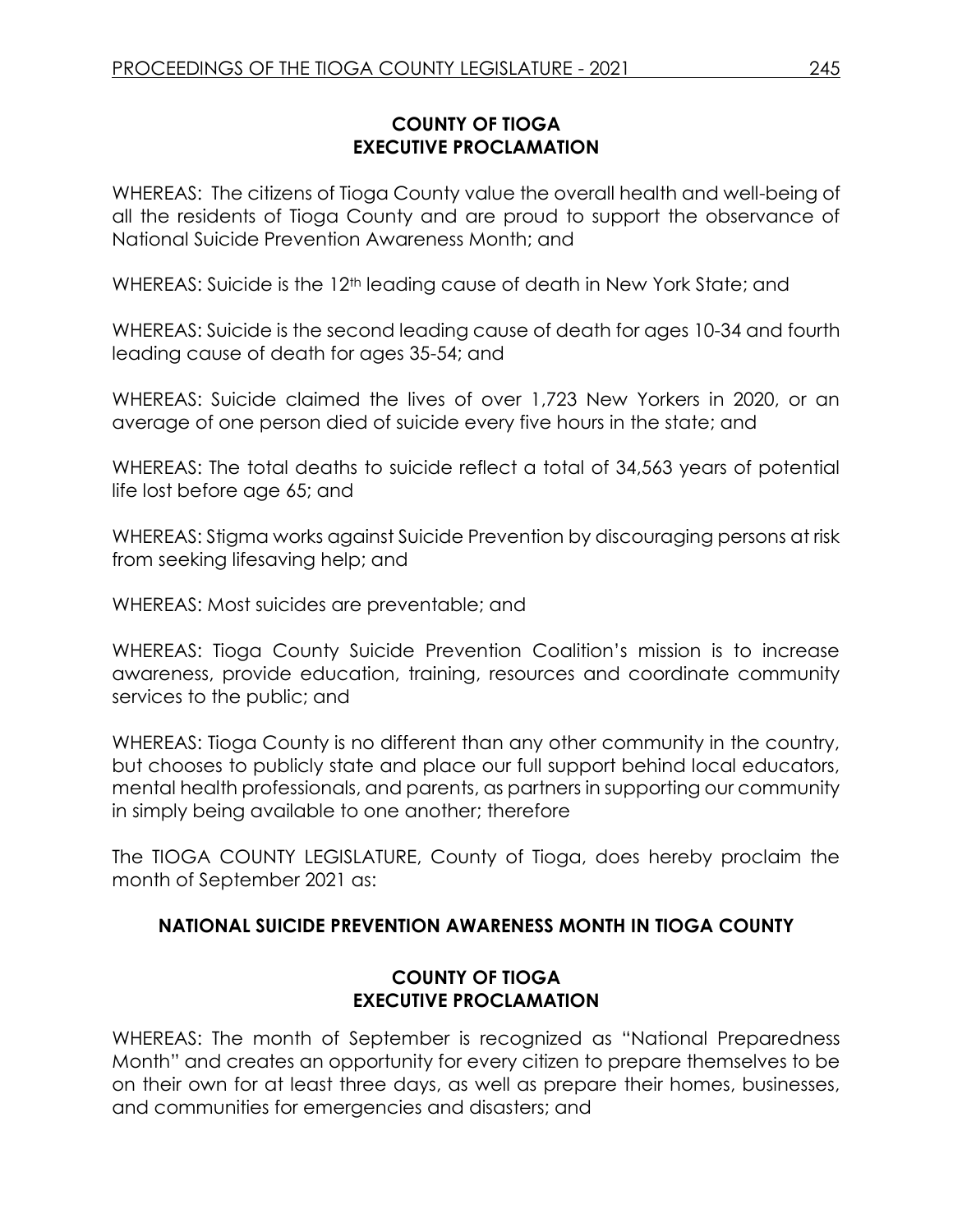WHEREAS: The 2021 National Preparedness Month theme is "Prepare to Protect. Preparing for disasters is protecting everyone you love."; and

WHEREAS: During an emergency, every second counts, and emergency preparedness programs educate individuals and families on how to prepare before, during, and after a disaster; and

WHEREAS: These programs address threats of flooding, flash flooding, severe winter storms, extreme temperatures, power outages, and other potentially lifethreatening circumstances that are commonplace in Tioga County to help make our community better prepared, resilient, and safer; and

WHEREAS: The Tioga County Health Department, working alongside our community partners, promotes an all-hazards approach to emergency preparedness by providing ongoing outreach, education, training, and planning to ensure that the community is aware of how to prepare, respond, recover, and mitigate against disasters; and

WHEREAS: Emergency preparedness is the responsibility of every individual, and all county residents are urged to make preparedness a priority and work together, as a team, to ensure that individuals, families, and communities are prepared for disasters and emergencies of any type; therefore

The TIOGA COUNTY LEGISLATURE, County of Tioga, does hereby proclaim the month of September 2021 as:

## **NATIONAL PREPAREDNESS MONTH**

and urges all citizens of our county to participate in preparedness activities and become more prepared by making a plan, building a kit, and staying informed.

Chair Sauerbrey read a paragraph from the County's Rules of Procedure as it relates to Privilege of the Floor and then individually called upon each resident signed up for privilege of the floor to proceed to the podium.

*Rocco Lucente – Spencer, NY spoke.* "My name is Rocco Lucente and I am the founder of the recently created Tioga County Liberty Coalition and I am a Republican Committeeman in Tioga County. I am sure some of you on the Legislature have enjoyed reading my emails over the last couple of weeks.

"I am here to address a problem in this County that has been facing us for the last 19 months and that is the official actions of this County Government via the County Public Health Department enforcing COVID mitigation efforts and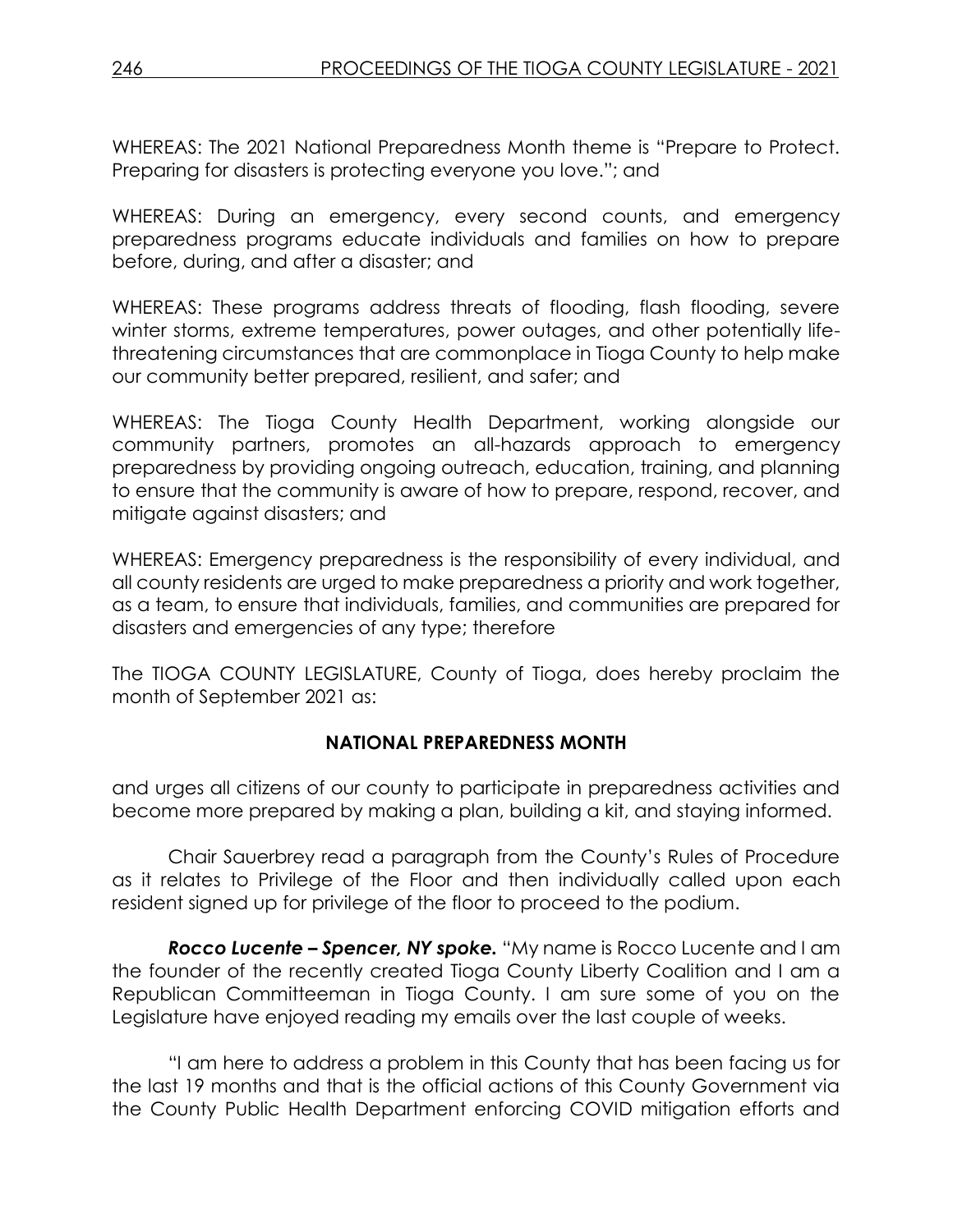measures, which the residents of this County plainly and simply do not support. I have several examples of this. In the year 2020, according to their report, Public Health investigated 64 COVID complaints; that is 64 residents of this County that had their constitutional rights blatantly violated by our County Government. Public Health recommended the abusive practice of the forced masking of school children prior to New York State mandating it. School districts like the Candor School District used this recommendation as a cause to implement a forcible mask mandate before Kathy Hochul came in and did so herself. Public Health, according to their Facebook page, is planning to waste our taxpayer money on a 35 hour a week COVID Investigator, which will cost us nearly \$40,000 a year as a County. Public Health is further wasting our County resources on vaccine clinics that nobody uses and the majority of our county residents do not support. Public Health is parroting State and Federal messaging supporting vaccine apartheid; a situation where unvaccinated people are given different rights and different privileges than the vaccinated. A situation which would put a majority of county residents; the residents you all represent, in a situation of second class citizenship. Fifty-four percent of our residents are unvaccinated, according to the New York Vaccine Tracker, and your Public Health Department is leading the charge locally to discriminate against them. Public Health now supports universal indoor masking. I would note that nobody here is following Public Health's recommendation, which creates a lot of confusion as to the actual intentions of County Government. I would point out that they support universal vaccination despite again the majority of our county not being vaccinated and us being the second least vaccinated County in all of New York State. They support giving people unproven and potentially dangerous booster shots, which have not gone through the trials necessary to prove their efficacy. I frankly have no doubt that they would enforce any COVID measure that has come down the pike because they have done so. The fact of the matter is the biggest threat to liberty in our community is not Joe Biden, it's not Kathy Hochul, it's not Howard Zucker, it's not Anthony Fauci, it is a Republican government which does not take the necessary steps to represent us by doing what they need to do and telling their Health Department to represent the priorities of our community.

"Now, I understand there are some things you cannot do. You cannot control the schools and other aspects beyond your control, but you can control what your County employees do, say and recommend.

" In that light, I have a few recommendations:

- 1. Tell your County Public Health Department to cease any enforcement of any COVID mitigation efforts and do so openly. Do so via a resolution.
- 2. Declare that you will not enforce vaccine checks for indoor venues of 5,000 plus as it is required by New York State.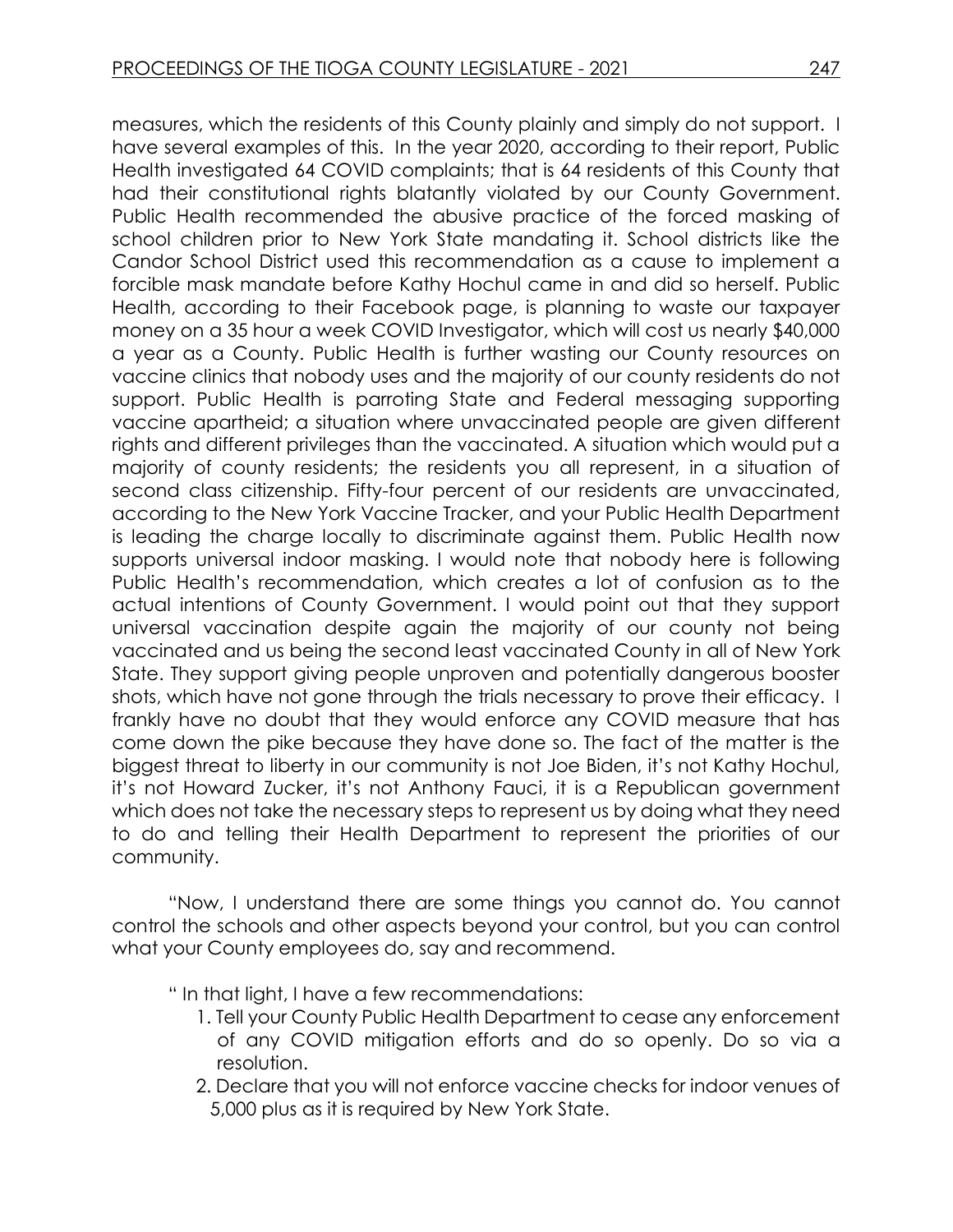- 3. Declare that you will not participate in the vaccination program any further and declare that it is frankly now illegal for any State level authority to come into our County and do so.
- 4. Encourage other "red" rural Upstate New York counties, like ours, to do the same.
- 5. Resolve to make Tioga County a Republican County again by passing legislation, which actually makes a difference for the people who live here. I moved here from Tompkins County a few years ago and in Tompkins County they routinely passed legislation that defied the Federal government. Legislation that made them a Sanctuary County from illegal immigration and all sorts of other things that they made clear that they would not comply with Federal or State actions which do not align with their priorities. The one thing we should try to emulate from them is their zeal to represent their constituents. Your political opponents have it and too often you do not and that is why we get rolled on every single issue.
- 6. Pass a law similar to the law Cattaraugus County recently passed to make Tioga County a Constitutional Sanctuary County where unconstitutional laws will not be enforced by County Government and unconstitutional mandates will not be directed by County Departments."

"Finally, I have to conclude by admitting my own feelings of shame over my lack of having been confrontational on this over a year ago. These actions harm thousands of people. These actions that County Government took with enforcing the COVID mitigation harmed more people than anything County Government has ever done to help them and that all lays at your feet. You are responsible for that. These are your employees and at the end of the day, you have to do what is necessary to make sure that they do not do that anymore and, if not, we need to have Legislators who will do so. Thank you."

*Benjamin Luce – Little Meadows, PA spoke.* "My full name is Benjamin Luce and I am actually a Doctor of Osteopathic Medicine and recently graduated from United Health Services as a resident. I actually live just across the border in Little Meadows, PA and I asked if I could speak even though I am not a resident of Tioga County and was granted the privilege to do so.

"I would first like to thank the Legislature for the very difficult jobs you have representing a significant population and trying to take everyone's concerns into count, which is a very difficult task to do, so thank you.

"I do want to speak on two things. I am not going to be quite so overarching as the previous speaker, but I do appreciate what he said and I do have to agree. I will say that I do want to speak on the mask mandates in schools, as well as the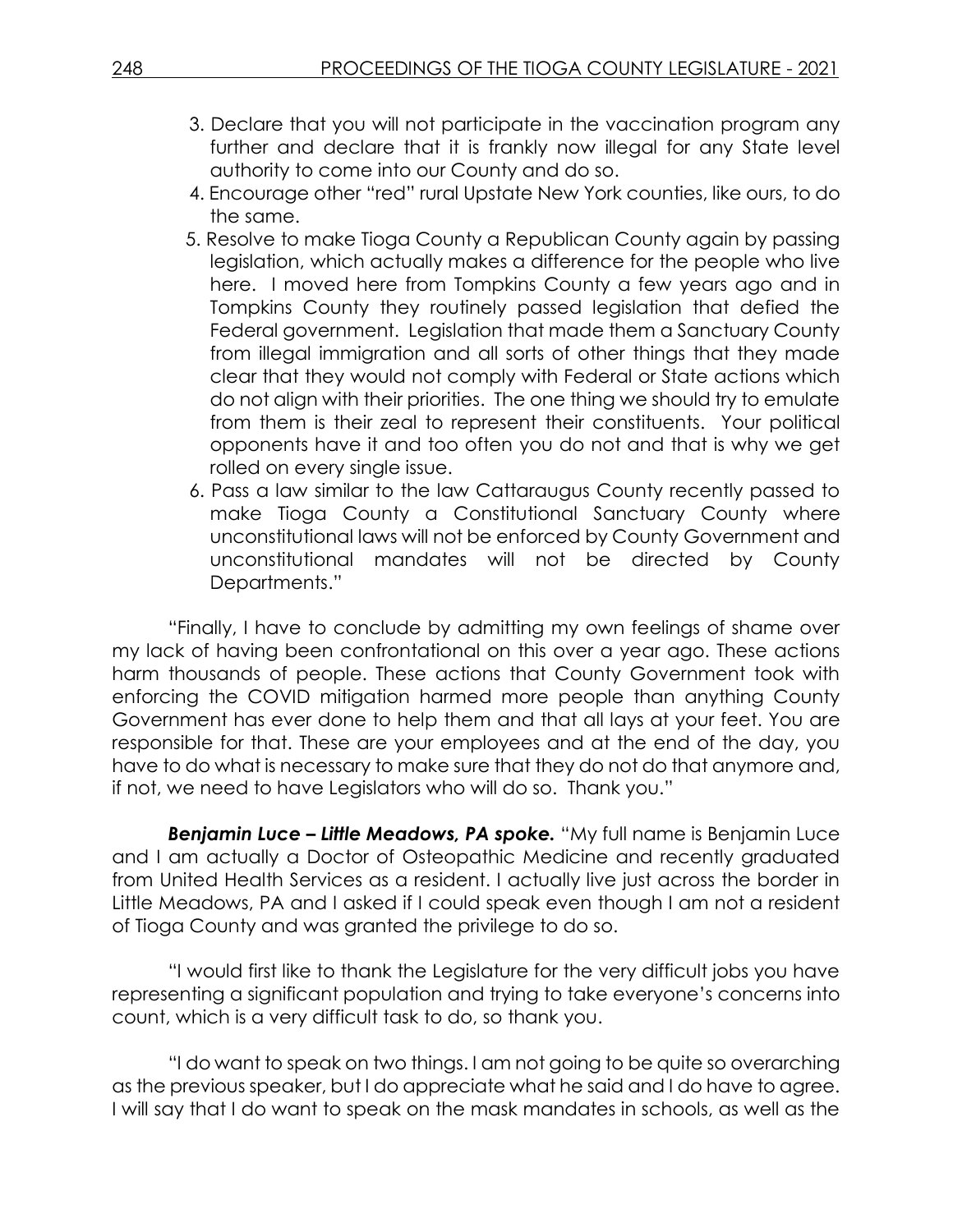vaccine mandate for all healthcare workers and what seems to be extending to the rest of the populous. I will talk about the later first.

"As a healthcare professional, one of the things I swore to do was to uphold my patient's medical rights and those medical rights are very, very important. If I were to force someone to do something that I think would be best for them even though they do not want it that is considered a no-no in medicine and it is called medial coercion. This is especially true if I am holding something from them that they actually need. A mandate of the COVID vaccine takes away a very basic right and that is the right of autonomy. An autonomy is something we determine in medicine if someone retains capacity. Capacity is the ability to understand the risks, benefits, alternatives, and everything associated with accepting a certain type of medical intervention and being able to apply it to themselves and determining for themselves whether it would be a good or bad action based on their beliefs. Someone who has severe advanced Dementia and who does not really understand what is going on, unfortunately they do not have capacity anymore and a health care proxy would be assigned to make decisions for them. However, when someone does have capacity, they need to maintain that medical right of autonomy to make decisions for themselves and this vaccine mandate goes against that. It says regardless of whether or not you have capacity, you have to have the vaccine or, in the case of healthcare workers, your job may be at stake. I do feel very strongly about that and probably because I am a physician. Regardless of whether I am for or against the vaccine and I am not anti-vax, this is a very, very significant breach on our liberties here in the United States of America.

"The second thing is the mask mandate for kids in schools. I tried to do a significant amount of research on this and it seems that whenever you find an argument you find a counter argument and you are not really sure where to go. You look at statistics and statistics seem to be skewed on one side and then you look at something else and the statistics are skewed from the other side, so it is really hard to figure out what would be the best avenue. So, a lot of times we look to leaders to give us some kind of direction as to where we should go to save us from whatever is causing us fear.

"I just want to provide some basic things that we could develop a framework off. The mask mandate in schools might not be the best idea. Why do I say that? Of the masks that we have, the best is the N95. It is created specifically to filter out approximately down to 100 nanometers in size. The COVID Virus is 60-140 nanometers in size, so 60 nanometers is smaller than the 100 nanometers in size, so technically if it was just the virus particle itself it could filter through that mask and get into the respiratory system of the person wearing it. We count on and hope that those particles are actually associated with mucus or something else surrounding it that comes off of the person expiring it. However,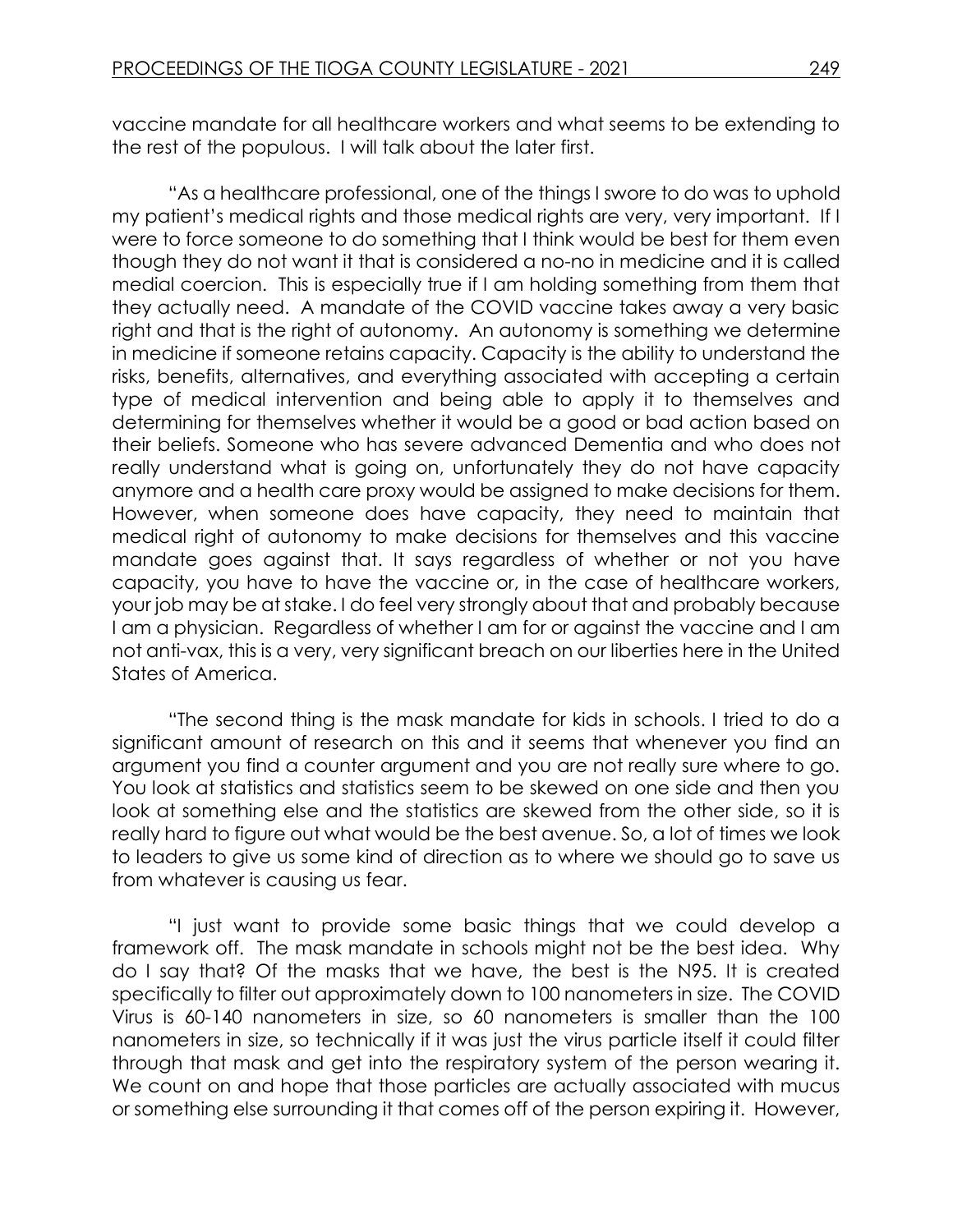we are finding in schools that what we are being required to do for these kids is tell them to wear cloth masks. I submit to you that cloth masks might not be the best idea for actually trying to protect our kids. I heard a comment once that said are we trying to follow a rule for the rule's sake or are we actually trying to protect our kids. In regards to a cloth mask study, if you take a hanky and put 16 layers of hanky material folded up and put it over your nose and expel the air from your lungs, it will actually filter out about 64% of particles approximately 300 nanometers in size. So, 300 nanometers does not even get down to the 60-140 nanometers in size. So, these masks the kids are wearing expel air out of all the corners and it is not sealed tight against their face. If we actually want to protect our kids and not necessarily follow a rule, we should require them to wear N95 masks, which are not fitted for children, or wear a CAPR (Controlled Air Purifying Respirator), which is basically the space suit that filters all the air coming in and out.

"So, I would like to submit that it might be a better idea instead of having these kids wear something that does not necessarily protect them, but that is only a rule that maybe we implement something more along the lines of Plexiglas on the school desks. We do know that babies born after 2020, based on research, that their IQ is actually 21 to 22 percent lower than kids comparable in the last ten years. That is a significant decline in IQ. Thank you so much."

*Lora Kuchinski – Owego, NY spoke.* "Hi, I am Lora Kuchinski and I live in Owego, NY. I am here to speak about the mask mandate also from the Department of Health.

"First, I want to say that I appreciate the letter this Legislature sent to Governor Cuomo approximately two years ago about the full-term abortion passing and I see you really support life and children. In that regard, masking our kids in school is not helping them at all. I have a pamphlet here if anyone wants to see it that shows face masks pose serious risks to the healthy and there are 14 studies on the back of the pamphlet that were sponsored by the CDC and prove that masks do not work in filtering out viruses. This was not with the Influenza Virus, which is larger than the COVID Virus.

"I offer the following suggestions:

- 1. To have an opt-out form. I do not know if you are afraid of being sued, but parents will sign forms indicating they do not want their kids to wear a mask and will not sue.
- 2. Implement a religious exemption. It is against my religion to veil my face, therefore, it is against my kid's religion to veil their face. I do not want to see their faces veiled.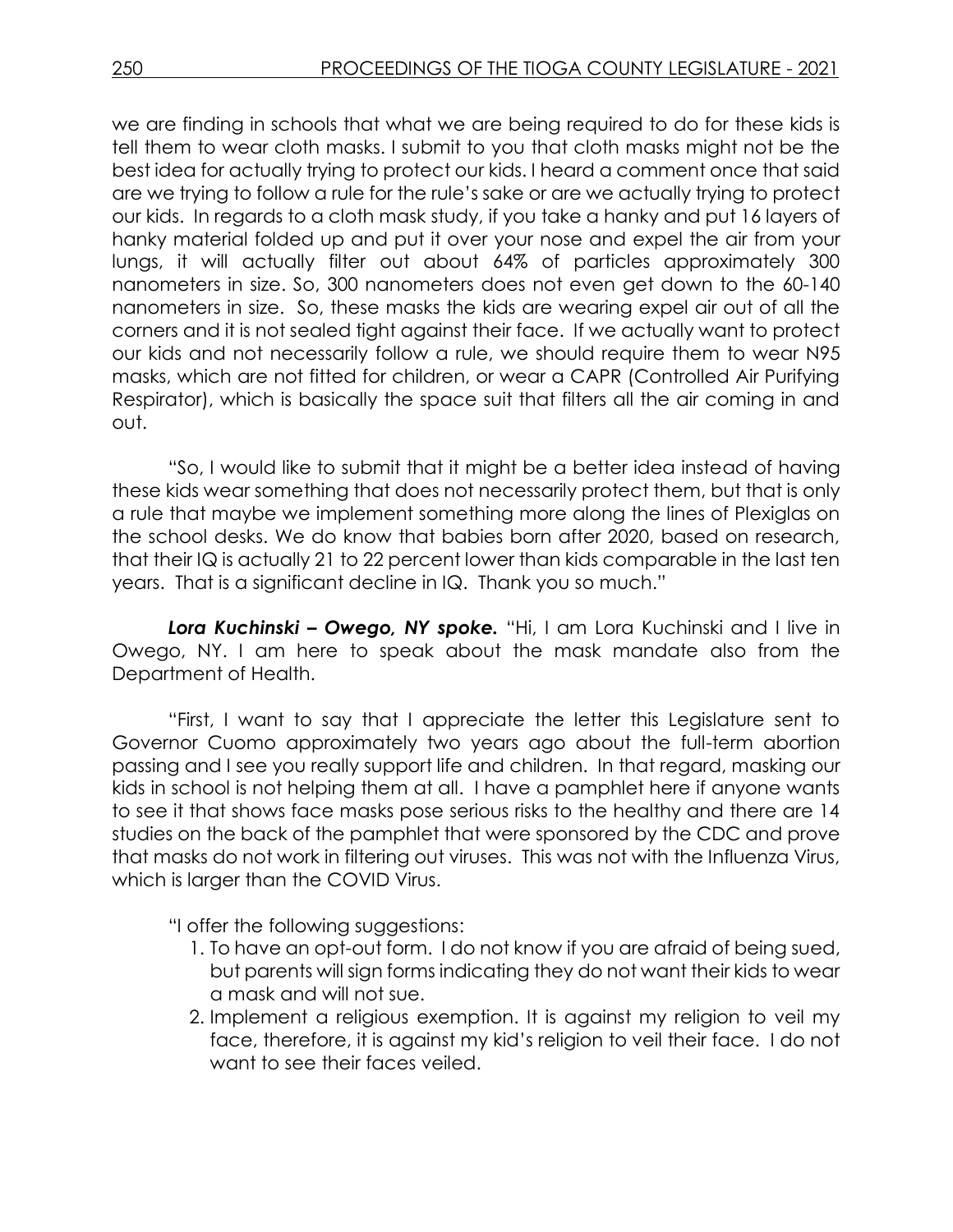"Show me the scientific studies that show that masks are not harming any children. I have not seen any. I have seen many that say they do harm, but none that they do not. If a parent wants their child to wear a mask, that is fine. They are protected by their mask if they believe masks work. Why force everyone to wear a mask? It should be a choice. Wearing a mask is also a medical experiment and that is against our Nuremberg Law and Constitutional Rights to have our kids participate in a medical experiment of wearing a mask. My child can go anywhere else mask-free. It makes no sense that when they enter school, they have to wear a mask. This is all coming down from your Department of Health; these mask mandates. The schools are following these mandates. They pass the buck. Everyone seems to pass the buck and say it is a mandate they have been told to do. Somebody needs to take a stand for our kids.

"I thought Tioga County supported the constitutional freedom and medical autonomy over one's body. There is no emergency right now. There is no State of Emergency in New York State. I would like to see the Department of Health for Tioga County get rid of the mask mandate for schools. Thank you."

**Ashley Anderson – Waverly, NY spoke.** "My name is Ashely Anderson and I am speaking on behalf of my son who is a ninth grader at the Waverly School, as well as on behalf of all the parents here who are against the masks.

"I did not really know what I was going to say today. I have nothing prepared. I just have to say that the mental health aspect and the long-term effects of lack of oxygen to the brain, children's development, and being able to concentrate in school is concerning. I do not know what can be done. I do not know if hands are tied, funding cuts are at stake, schools not willing to comply. I do not know how it all works. I do not know much about politics.

"I do know that there needs to be fresh oxygen available to our children throughout the school day. They need to have fresh drinking water. The school has shut down all of their drinking fountains, so if my son forgets to bring his water bottle because we are rushing out the door trying not to forget our mask then he has to go without. These are the little extra stressors that are put on the parents and then sending him to school knowing he is going to have his face covered. As adults, we can take the masks off. These children are being forced to feel that they cannot and that they have to comply. My son is embarrassed of me. He does not want me to make a big deal of this, saying it is not a big deal. This is a huge deal. I have never felt this violated before to protect my child or my rights.

"The community that we live in, I feel like there are so many more of us against this than for the mask. I actually have worked with and talked with healthcare providers who feel the masks are safe when worn properly. These kids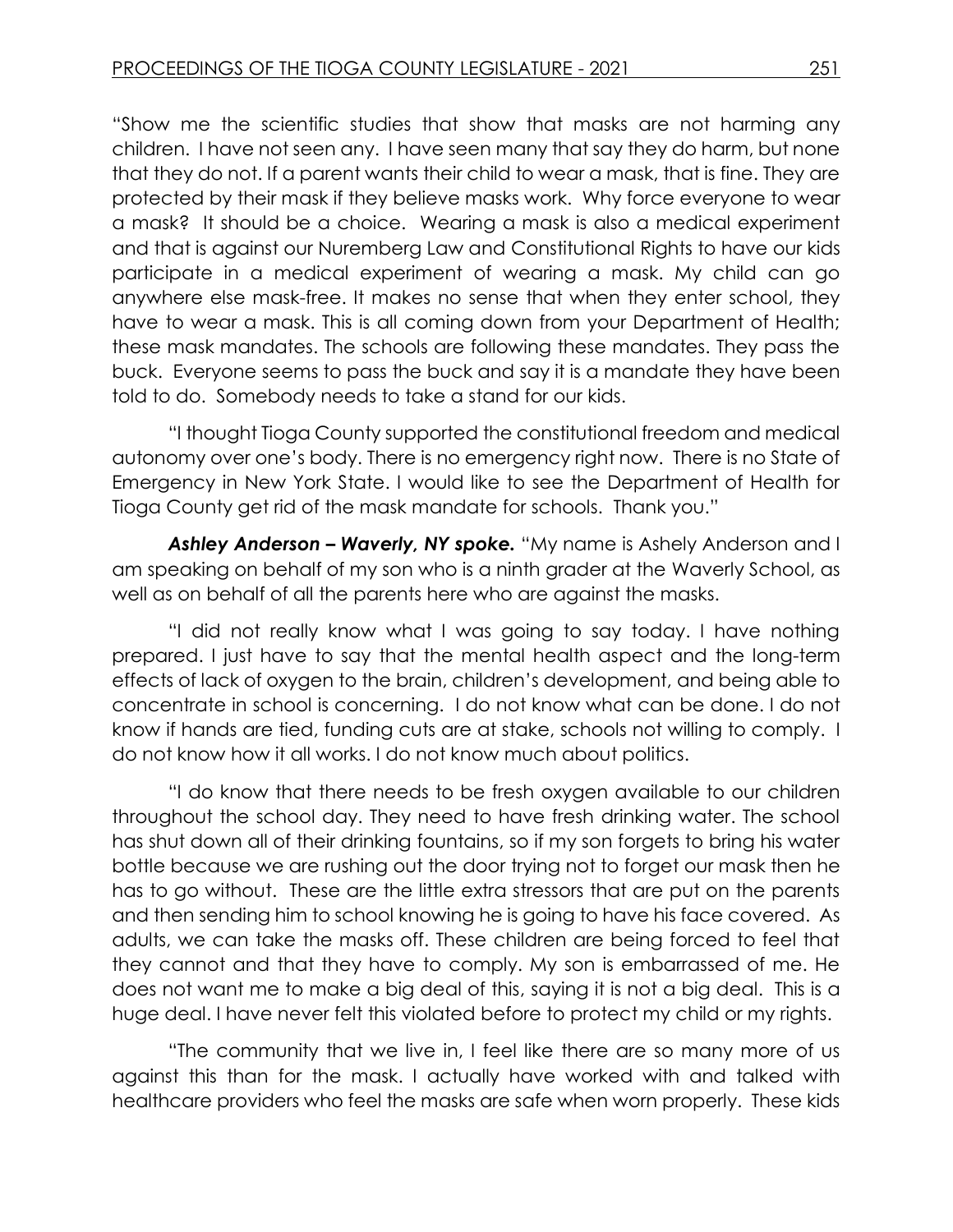are touching their faces. Let's just take them off and see what happens. I trust the immune system. I am a healthcare worker as well. I believe in the health autonomy of our systems to be able to fight infections and diseases and when you are constantly covering your face and then promoting hand sanitizer all day long; 70% Isopropyl Alcohol on our children's hands. This is becoming normal. What happened to hand washing? Handwashing and keeping your hands out of your face. When you are sick, stay home. We are forgetting all of this and the mask is a symbol of a false sense of security. It is not accurate. To deprive a child or adolescent's brain from oxygen or to restrict it is not only dangerous to their health, it is absolutely criminal. Oxygen deficiency inhibits the development of the brain and the damage cannot be reversed. This is by a neurologist, Dr. Margaret, Ph.D. There are doctors who are for anti-masks, but they cannot say anything because they obligated.

"What can we do on a collective to tell our children to just stop wearing the mask? There are so many questions that need answered. My son has only been in school for two weeks and he gets migraines, acne, stress and anxiety all of these things that are developing that were not before having to wear the mask. These children should not have to suffer because of the fear. Trust your immune systems, teach hand washing, and if the masks must continue then give them fresh oxygen in school with mask breaks. Take them outside and have a stress reduction session without masks. Do something for these kids. They think this is normal. This is not normal. For the little ones just entering school, this will become their normal if we do not stop this. My son had freedom two years ago and now he is mandated to do this. It is not okay. It breaches civil rights, constitutional rights, and I stand for all the moms and parents.

"My son was quarantined at least fifty (50) days last year. Someone tests positive, my son has to stay home for ten days. Another student test positive, another ten day quarantine. He misses algebra, he misses other classes and we are now stressed with having to learn virtually. He has never tested positive himself. I have never once signed the paper that they were legally allowed to test with a swab up my son's nose and they have done this four times. We received a letter that starts with a recommendation and then at the very bottom of the letter indicates that if we fail to quarantine our son they can have my son removed from our home. They can take the children and put them in a camp. I have the documents of this threat if I failed to keep my son quarantined.

"I am outraged, violated, and just angry and I do not know what to do with it. I hope that someone can hear it, acknowledge it, and we can move through this for the safety and wellness of our kids. Thank you."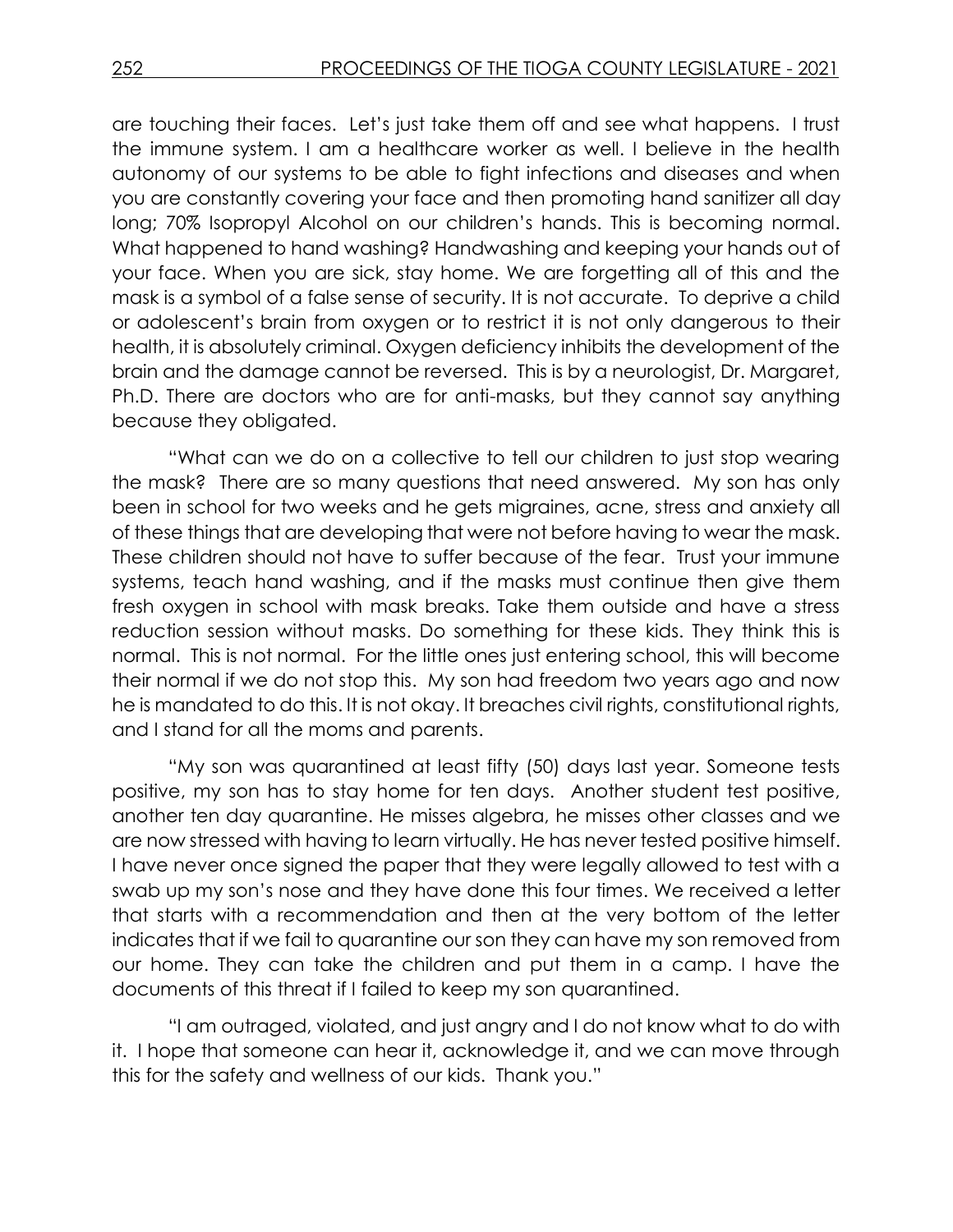With no further public comment, Chair Sauerbrey closed the privilege of the floor section of the meeting.

Legislator Monell made a motion to approve the minutes of August 10 and August 19, 2021, seconded by Legislator Roberts and carried.

Chair Sauerbrey stated all Legislative Committees met this month and the minutes are or will be on file with the Clerk of the Legislature by the end of this week.

Legislator Balliet moved for the adoption of the following resolution, seconded by Legislator Roberts.

| REFERRED TO:          | ADMINISTRATIVE SERVICES COMMITTEE |
|-----------------------|-----------------------------------|
| RESOLUTION NO. 190-21 | ESTABLISH EQUALIZATION RATES      |

RESOLVED: That under the provisions of Section 804 of the Real Property Tax Law, equalization rates for the purpose of apportioning 2022 County taxes

among the several Towns are hereby established as follows:

| Town of Barton               | 80.00  |
|------------------------------|--------|
| Town of Berkshire            | 95.00  |
| Town of Candor               | 92.00  |
| <b>Town of Newark Valley</b> | 66.00  |
| <b>Town of Nichols</b>       | 25.80  |
| Town of Owego                | 68.00  |
| Town of Richford             | 96.00  |
| Town of Spencer              | 100.00 |
| Town of Tioga                | 6.00   |

### ROLL CALL VOTE

Yes – Legislators Mullen, Roberts, Sauerbrey, Standinger, Weston, Balliet, Hollenbeck, and Monell.

No – None.

Absent – Legislator Sullivan.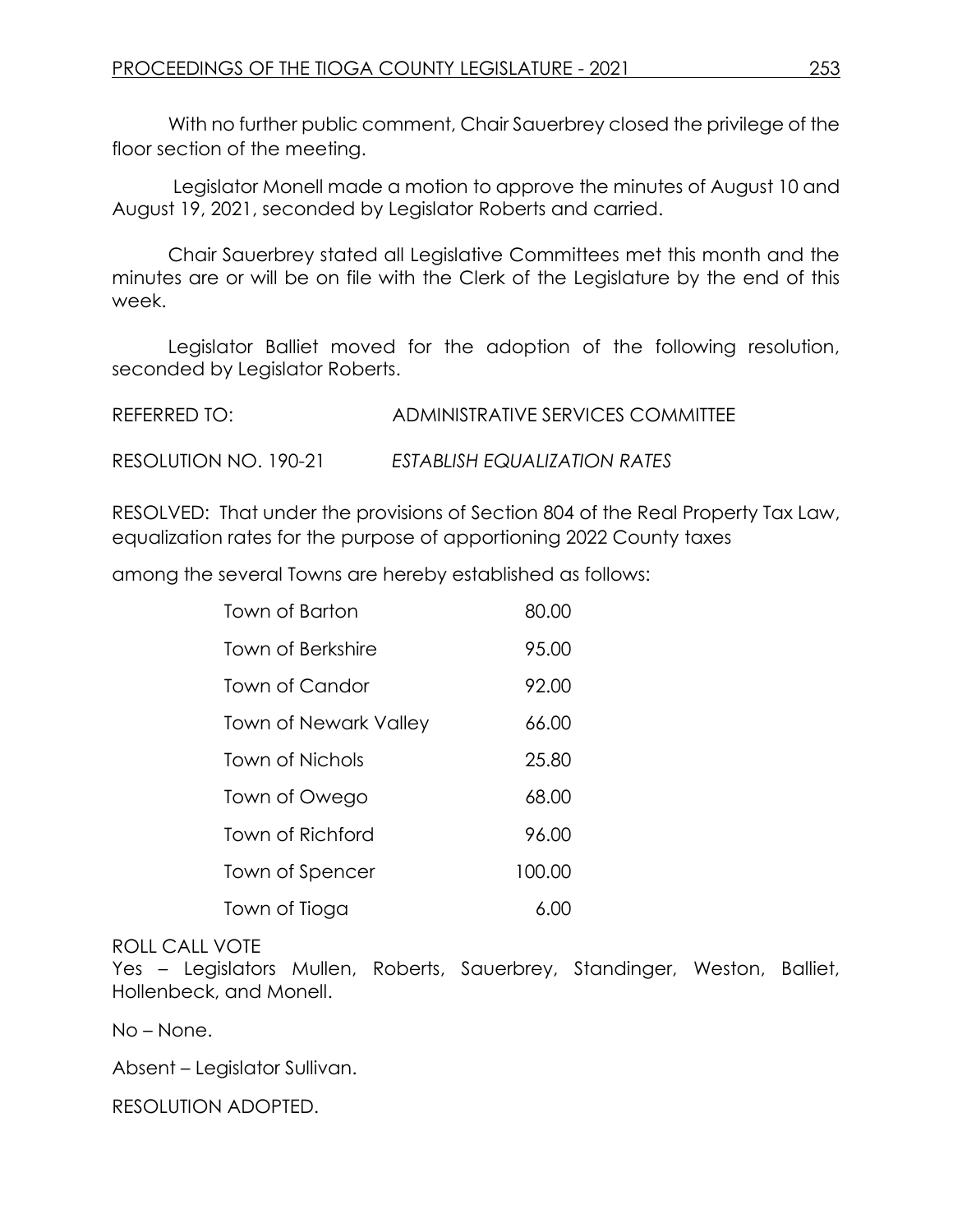Legislator Weston moved for the adoption of the following resolution, seconded by Legislator Mullen.

REFERRED TO: ED&P COMMITTEE

RESOLUTION NO. 191-21 *DESIGNATION OF TIOGA COUNTY LOCAL DEVELOPMENT CORPORATION, D.B.A. TIOGA COUNTY TOURISM, AS AUTHORIZED TOURISM PROMOTION AGENCY FOR 2022*

WHEREAS: The Tioga County Local Development Corporation, d.b.a. the Tioga County Tourism Office, is the not-for-profit corporation that develops and implements a tourism promotion and marketing program for the county; and

WHEREAS: The Tioga County Tourism Office coordinates with the State in its tourism grants program; and

WHEREAS: The New York State Tourism Grants Program is designed to encourage tourism promotion throughout the regions of New York State; and

WHEREAS: The guidelines for this local assistance program require counties to appoint an official Tourism Promotion Agency (TPA); therefore be it

RESOLVED: That the Tioga County Tourism Office be and hereby is designated by the Tioga County Legislature as their Tourism Promotion Agency for the 2022 budget year and authorized to make application for and receive grants on behalf of the county pursuant to the New York State Tourism Promotion Act.

ROLL CALL VOTE Yes – Legislators Mullen, Roberts, Sauerbrey, Standinger, Weston, Balliet, Hollenbeck, and Monell.

No – None.

Absent – Legislator Sullivan.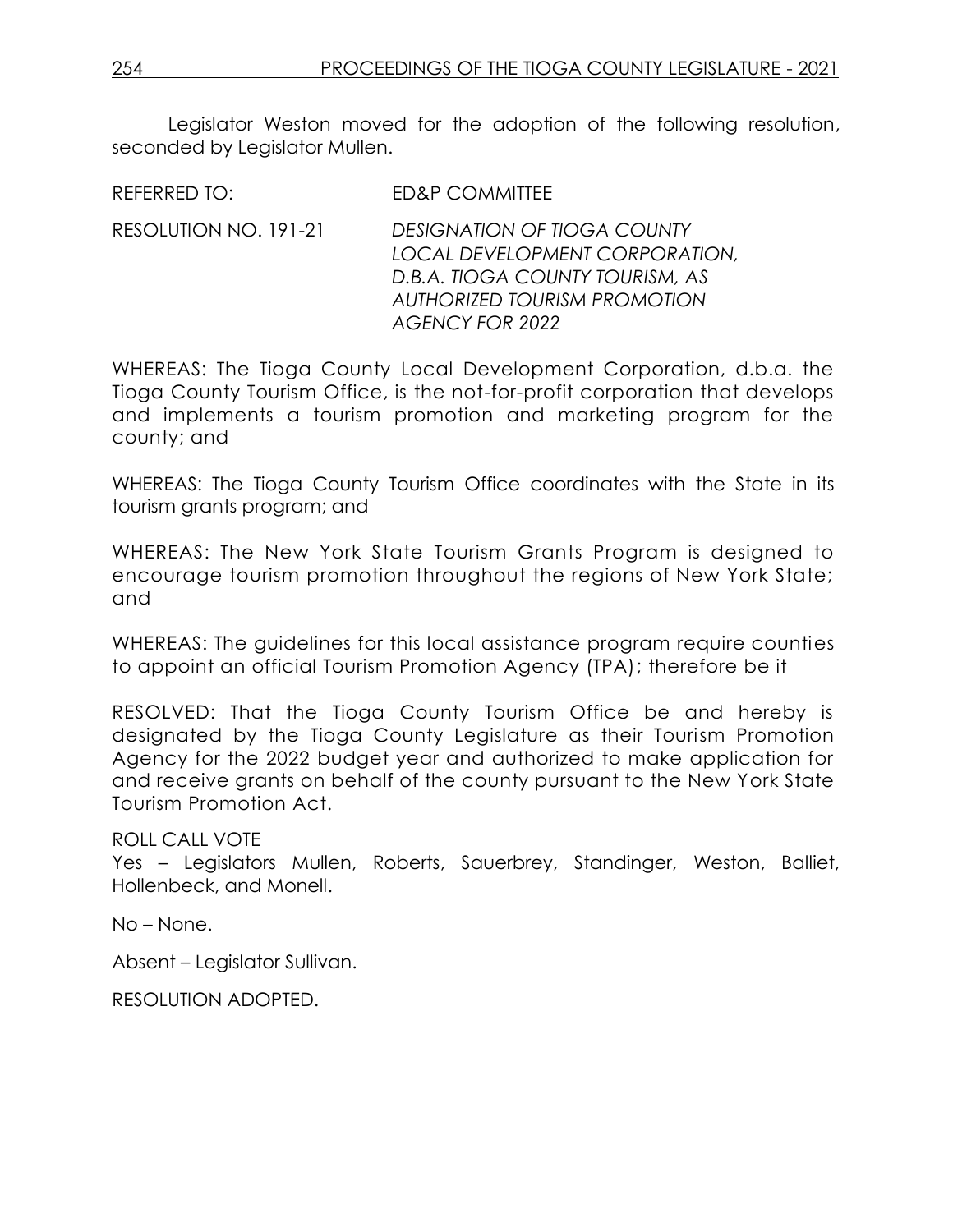Legislator Weston moved for the adoption of the following resolution, seconded by Legislator Monell.

REFERRED TO: ED&P COMMITTEE

RESOLUTION NO. 192-21 *REAPPOINT REAP BOARD MEMBER*

WHEREAS: The By-Laws of the REAP Board require that the Legislature nominate one person to act as its member in the REAP Board of Directors; and

WHEREAS: Abbey Ortu's term expires October 14, 2021; and

WHEREAS: Abbey Ortu, Community Development Specialist, is willing to serve another two year term on the REAP Board of Directors; therefore be it

RESOLVED: That Abbey Ortu, Community Development Specialist, be hereby reappointed to the REAP Board for a two year term from October 15, 2021 through October 14, 2023.

ROLL CALL VOTE

Yes – Legislators Mullen, Roberts, Sauerbrey, Standinger, Weston, Balliet, Hollenbeck, and Monell.

No – None.

Absent – Legislator Sullivan.

RESOLUTION ADOPTED.

Legislator Weston moved for the adoption of the following resolution, seconded by Legislator Mullen.

| REFERRED TO: I        | ED&P COMMITTEE                                              |
|-----------------------|-------------------------------------------------------------|
| RESOLUTION NO. 193-21 | APPOINT MEMBER TO THE<br><b>TIOGA COUNTY PLANNING BOARD</b> |

WHEREAS: Mike Reynolds' term serving in alternate position on the Tioga County Planning Board expires on 12/31/2022; and

WHEREAS: Mike Reynolds had to prematurely resign from serving on the Tioga County Planning due to moving outside of the county; and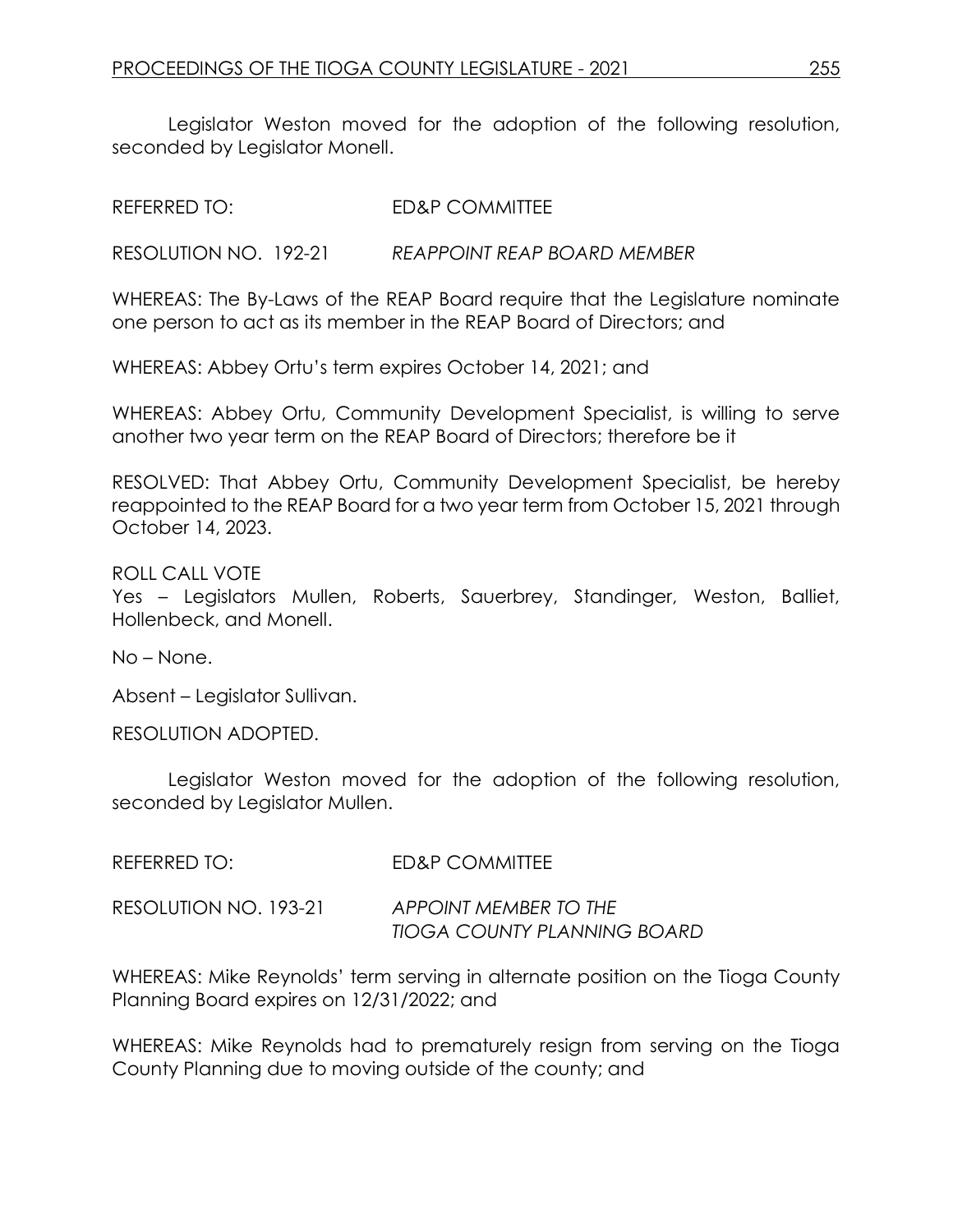WHEREAS: The Tioga County Planning Department has found Bryan Goodrich willing and able fulfill this unexpired term; therefore be it

RESOLVED: That the Tioga County Legislature hereby appoint Bryan Goodrich to serve in an alternate position on the Tioga County Planning Board, replacing Mike Reynolds, for a term of 9/17/2021 – 12/31/2022.

ROLL CALL VOTE

Yes – Legislators Mullen, Roberts, Sauerbrey, Standinger, Weston, Balliet, Hollenbeck, and Monell.

No – None.

Absent – Legislator Sullivan.

RESOLUTION ADOPTED.

Legislator Weston moved for the adoption of the following resolution, seconded by Legislator Mullen.

REFERRED TO: FD&P COMMITTEE

RESOLUTION NO.194-21 *SEQRA CONSIDERATION FOR NEW YORK STATE OFFICE OF PARKS, RECREATION AND HISTORIC PRESERVATION (NYSOPRHP) 2021-2022 SNOWMOBILE TRAILS GRANT-IN-AID PROGRAM, PHASE II APPLICATION*

WHEREAS: All new or modified snowmobile trails must have a SEQRA Determination approved; and

WHEREAS: The trail changes for upgrades/reroutes to all trails in Tioga County, as presented to NYSOPRHP are an Unlisted Action requiring Tioga County to consider the environmental significance of these changes; and

WHEREAS: A Short Form Environmental Assessment Form has been prepared for review by the Tioga County Legislature; therefore be it

RESOLVED: That the Tioga County Legislature does hereby declare itself to be the Lead Agency and that it will undertake an uncoordinated review of the project; and be it further

RESOLVED: That the Tioga County Legislature has reviewed the Short Form Environmental Assessment Form, including the impact assessment, and has determined, based on the information and analysis set forth therein that the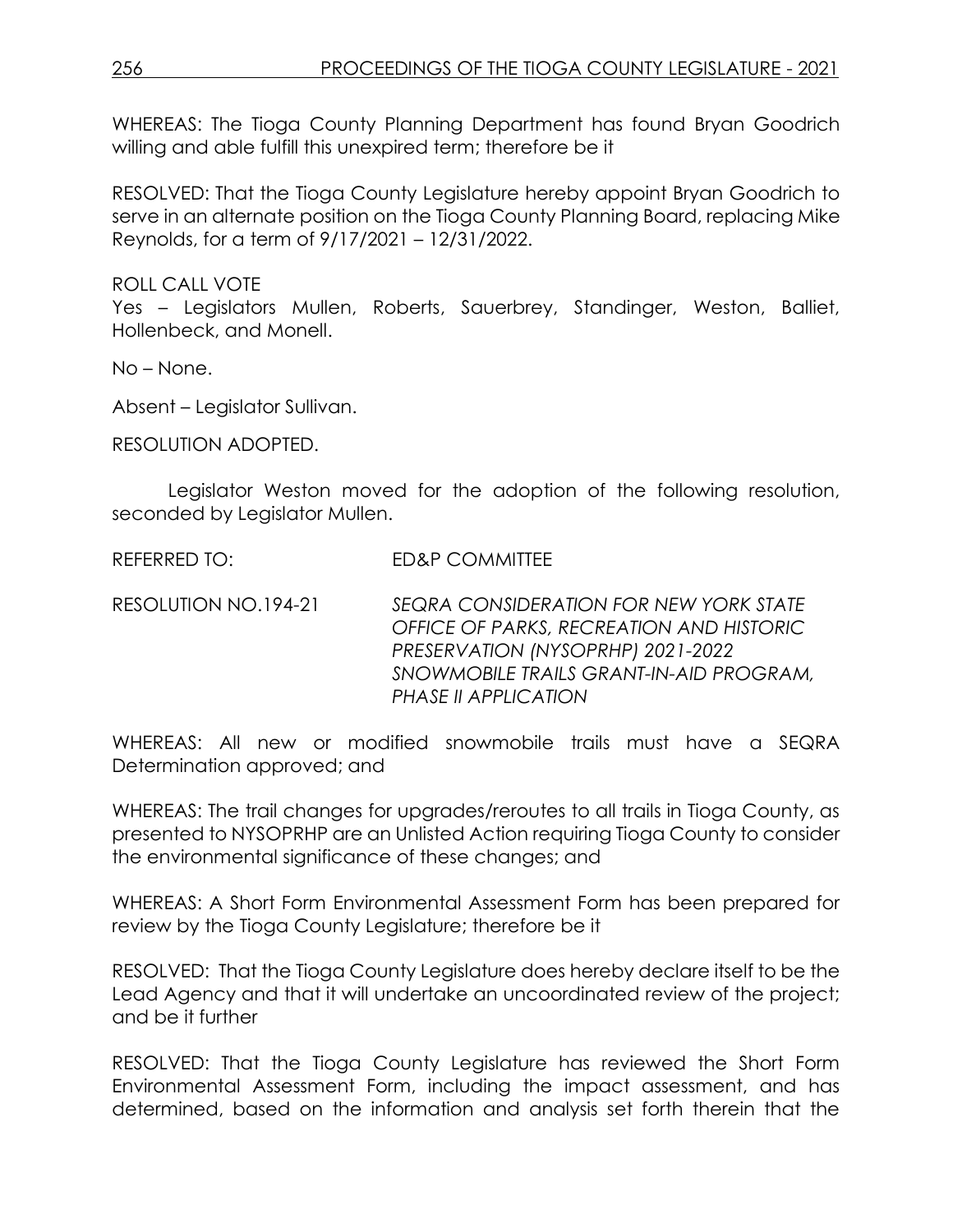proposed action WILL NOT result in any significant adverse environmental impacts; and be it further

RESOLVED: That the Tioga County Legislature authorizes and directs the Chair to execute the Impact Assessment and the Determination of Significance of the Short Form Environmental Assessment Form and a Notice of Determination of Non-Significance (a Negative Declaration) in a manner consistent with this determination.

ROLL CALL VOTE

Yes – Legislators Mullen, Roberts, Sauerbrey, Standinger, Weston, Balliet, Hollenbeck, and Monell.

No – None.

Absent – Legislator Sullivan.

RESOLUTION ADOPTED.

Legislator Roberts moved for the adoption of the following resolution, seconded by Legislator Mullen.

REFERRED TO: LEGISLATIVE WORKSESSION

RESOLUTION NO. 195-21 *AUTHORIZATION FOR TIOGA COUNTY LEGISLATURE APPROVAL OF THE REISSUANCE AND CONVERSION OF REVENUE BONDS BY THE CENTRAL BRADFORD PROGRESS AUTHORITY AND DECLARING THAT IT IS DESIRABLE FOR THE HEALTH, SAFETY, AND WELFARE OF THE PEOPLE OF TIOGA COUNTY, NY FOR THE CENTRAL BRADFORD PROGRESS AUTHORITY TO FINANCE CERTAIN FACILITIES SERVING THE PEOPLE OF TIOGA COUNTY, NY*

WHEREAS: The Tioga County Legislature adopted Resolution 13-11 on January 11, 2011, at the request of the Central Bradford Progress Authority (the "Authority), providing "host approval" under section 147(f) of the Internal Revenue Code (the "Code") in connection with the issuance by the "Authority" of its revenue bonds in a principal amount not to exceed \$300,000,000 for the purpose of making a loan to Guthrie Health, a Pennsylvania non-profit corporation to finance and refinance the costs of acquisition, construction, renovation, equipping, furnishing, and installation of land, buildings, equipment, furnishings, fixtures, and software for the provision of clinical, hospital, inpatient, outpatient, diagnostic, treatment, ancillary, support and/or other health care related services provided by the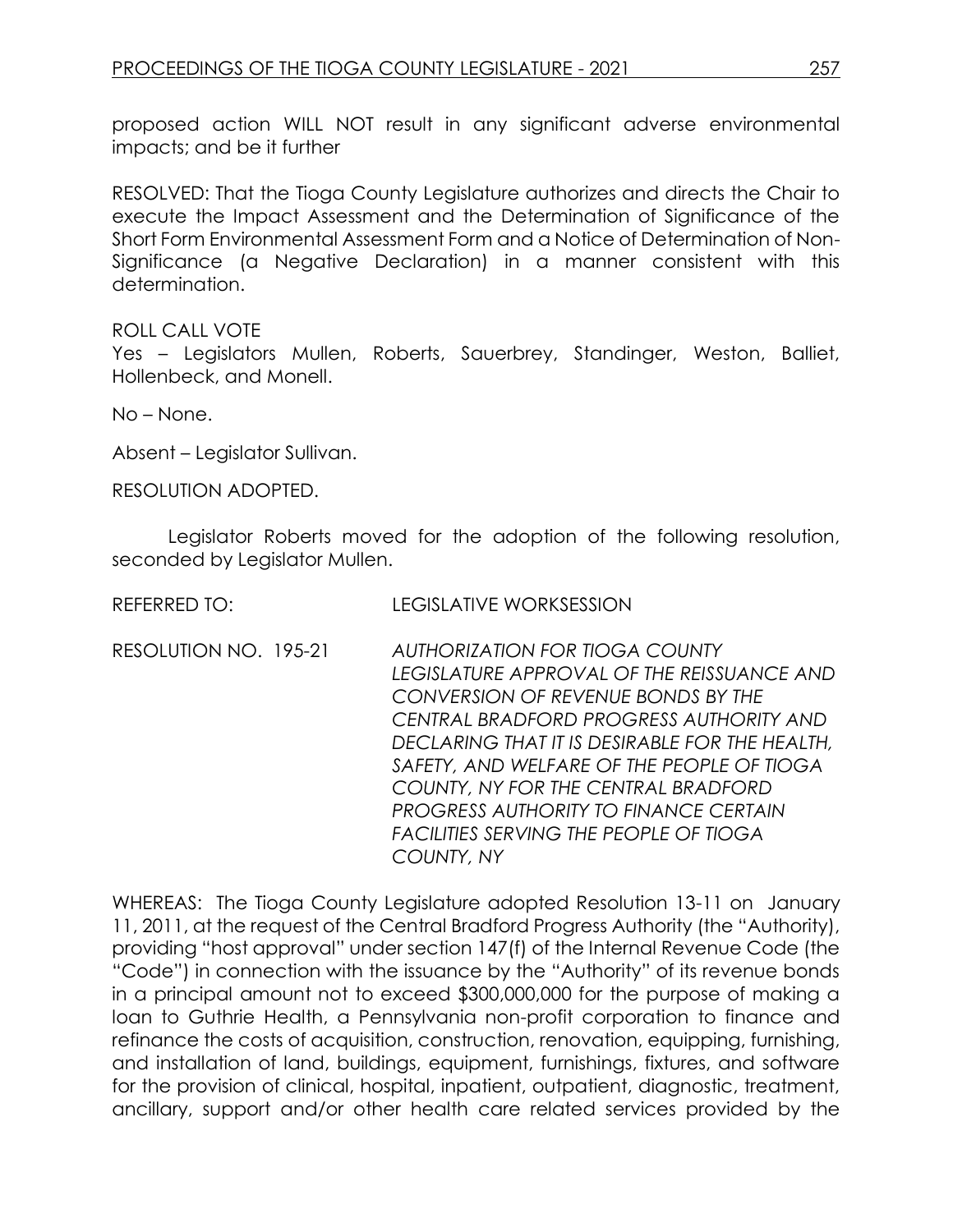members of the health care system headed by the Borrowers at various locations, including locations in Tioga County, NY; and

WHEREAS: The "Authority" is again requesting the approval of the Tioga County Legislature (the "Municipality") in connection with the proposed conversion of the interest rate on and reissuance of its Revenue Bonds (Guthrie Clinic Issue), Series 2019 (the "Bonds"), originally issued in an aggregate principal amount of \$104,520,000 to a tax-exempt rate. The proceeds of the Bonds were issued in order to finance, refinance, and reimburse a portion of the cost of a project consisting of:

(1) the refinancing of the Authority's Revenue Bonds (Guthrie Clinic Issue), Series 2011, the proceeds of which were used to accomplish:

(i) the financing, refinancing, refunding, and reimbursement of the costs of acquisition, construction, renovation, equipping, furnishing, and installation of various facilities for the provision of clinical hospital, inpatient, outpatient, diagnostic, treatment, ancillary support and other health care related services provided by the System Members, including interest during construction at various locations, including Tioga County, NY locations;

(ii) the refunding of a portion of the outstanding Health Care Facilities Authority of Sayre Revenue Bonds (Guthrie Health Issue), Series A of 2002 used to fund and refinance certain capital projects of the Corporation;

(iii) the financing of the costs of construction of a new critical access hospital for Troy Community Hospital, including interest during construction;

(iv) the refinancing of a portion of the outstanding Health Care Facilities Authority of Sayre Revenue Bonds (Guthrie Health Issue), Series 2007 used to fund and refinance certain capital projects of the Corporation; and

(v) the payment of the costs of issuance of the Series 2011 Bonds; and

(2) the payment of the costs of issuing the Bonds; and

WHEREAS: Section 147(f) of the "Code" requires the approval of the governing body or chief elected representative of each state or local government jurisdiction in which tax-exempt bond-financed facilities are located, following a public hearing by an authorized representative of the state or local government jurisdiction; and

WHEREAS: In accordance with the above-mentioned requirement, a public hearing was held by the "Authority", on behalf of, and as a joint undertaking of, Tioga County and certain of those other host jurisdictions in which Facilities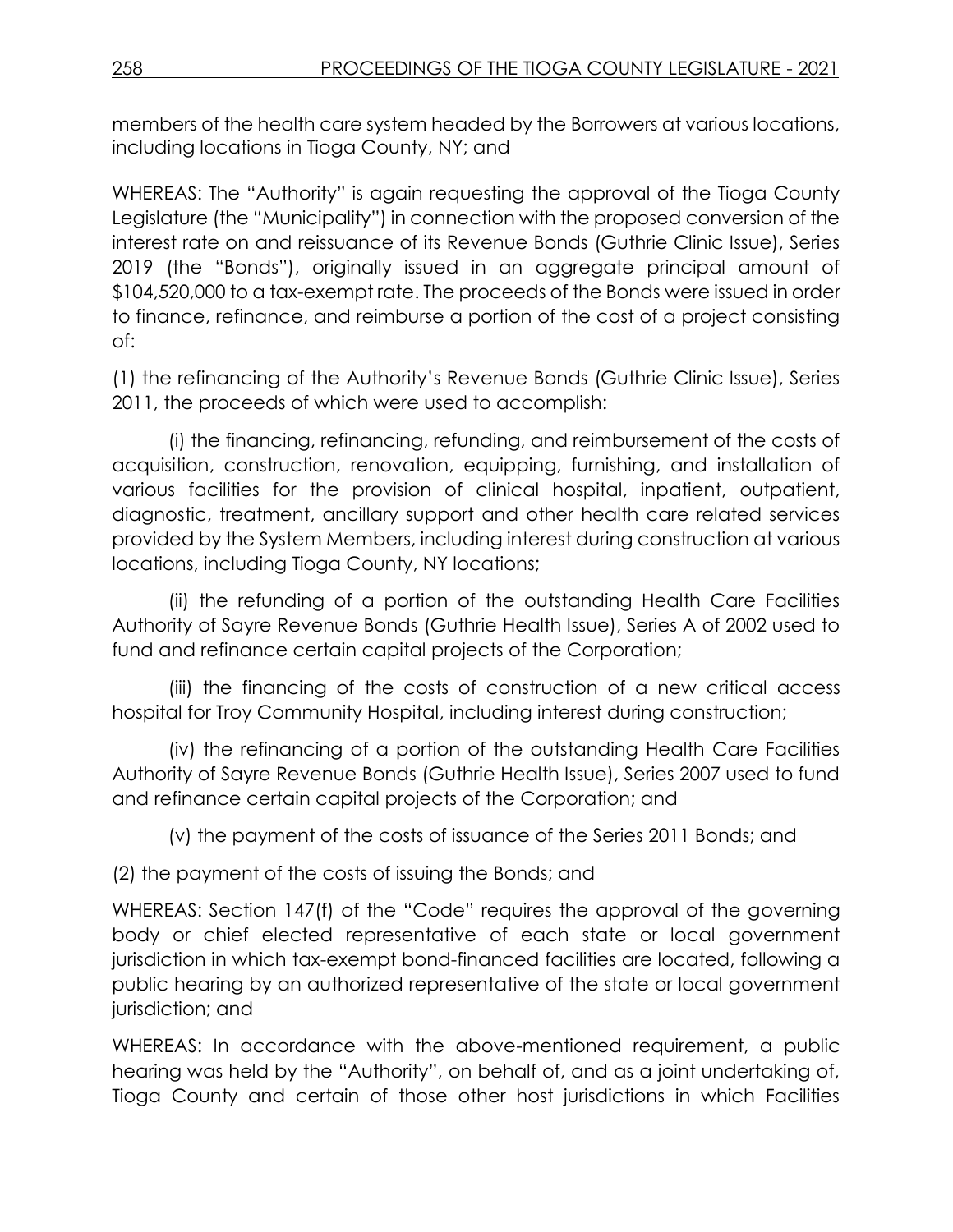financed by the Bonds are located, respecting the proposed conversion and reissuance of the Bonds to a tax-exempt rate, after notice of the hearing (the "Hearing Notice") was published prior to the hearing date in one or more newspapers of the general circulation in Tioga County. A copy of the Hearing Notice thereof is attached to and made part of this resolution as Exhibit A hereto; therefore be it

RESOLVED: By the Legislature of the County of Tioga, NY as follows:

- 1. The reissuance of the Bonds as tax-exempt bonds is hereby approved in accordance with Section 147(f) of the "Code". By way of this Resolution, the Tioga County Legislature does not accept and through this approval does not impose any liability on Tioga County, NY in connection with the reissuance of the Bonds, nor shall the credit or taxing power of the Tioga County Legislature be pledged in any way for reissuance of the Bonds or the financing of any projects with respect thereto.
- 2. It is hereby declared desirable for the health, safety, and welfare of the people in Tioga County, NY to have the "Authority" reissue the bonds that financed and refinanced costs of the facilities located in Tioga County, NY.
- 3. The proper officers, authorized representatives, or designees of Tioga County are hereby authorized, directed, and empowered to execute and deliver a copy of this resolution and execute and deliver a Certificate of Approval in the form attached hereto as Exhibit B.
- 4. This resolution shall be effective immediately upon adoption. All prior resolutions inconsistent herewith are hereby repealed to the extent of such inconsistency.

# **EXHIBIT A**

# **TEFRA Hearing Notice**

NOTICE IS HEREBY GIVEN that a public hearing will be conducted by the Central Bradford Progress Authority (the "Authority") by and on behalf of, and as a joint undertaking of, the Pennsylvania municipalities of the Borough of Towanda; the Township of North Towanda, the Township of Towanda and the Township of Wysox, the Pennsylvania Counties of Bradford, Sullivan, Tioga and Wyoming, and the New York Counties of Broome, Chemung, Schuyler, Steuben, Tioga, and Tompkins, on August 12, 2021, at 10 a.m. local time at 1 Elizabeth Street, Suite 3, Towanda, Pennsylvania 18848.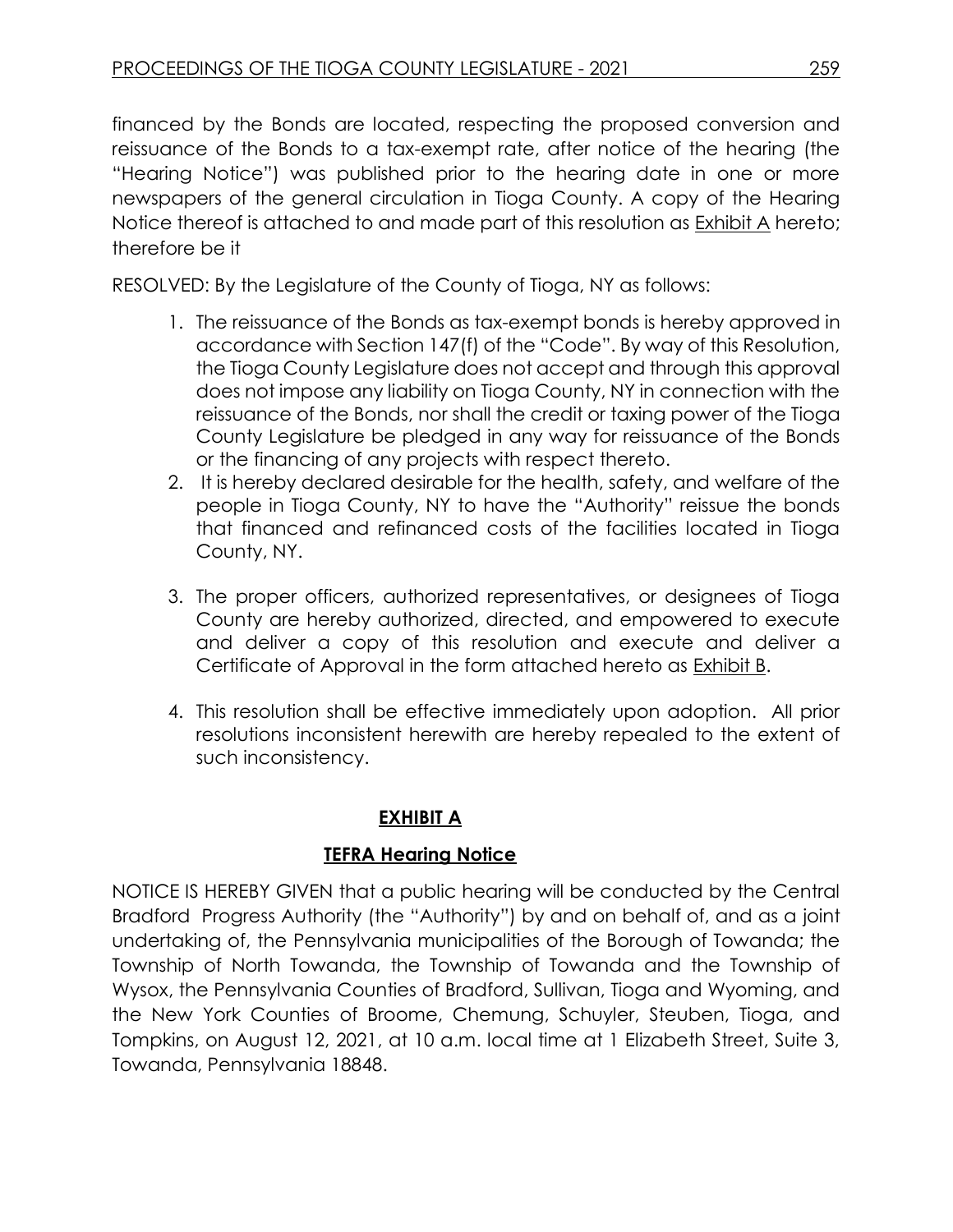The hearing will be held by the Authority in connection with the proposed conversion of the interest rate on and reissuance of its Revenue Bonds (The Guthrie Clinic Issue), Series 2019 (the "Bonds"), originally issued in an aggregate principal amount of \$104,520,000, to a tax-exempt rate. The Bonds were issued for the benefit of The Guthrie Clinic, a Pennsylvania nonprofit corporation ("Guthrie Clinic") and certain organizations which are members of an integrated health care delivery system headed by Guthrie Clinic (collectively, with Guthrie Clinic, the "System Members"). The proceeds of the Bonds were issued in order to finance, refinance and reimburse a portion of the cost of a project consisting of (1) the refinancing of the Authority's Revenue Bonds (Guthrie Health Issue), Series 2011, the proceeds of which were used to accomplish (i) the financing, refinancing, refunding and reimbursement of the costs of the acquisition, construction, renovation, equipping, furnishing, and installation of various facilities for the provision of clinical hospital, inpatient, outpatient, diagnostic, treatment, ancillary support and other health care related services provided by the System Members, including interest during construction at various locations listed on Schedule I attached hereto; (ii) the refunding of a portion of the outstanding Health Care Facilities Authority of Sayre Revenue Bonds (Guthrie Health Issue), Series A of 2002 (the "Series 2002A Bonds*"*), used to fund and refinance certain capital projects of the Corporation; (iii) the financing of the costs of construction of a new critical access hospital for Troy Community Hospital, including interest during construction; (iv) the refinancing of a portion of the outstanding Health Care Facilities Authority of Sayre Revenue Bonds (Guthrie Health Issue), Series 2007 (the "Series 2007 Bonds"), used to fund and refinance certain capital projects of the Corporation; and (v) the payment of the costs of issuance of the Series 2011 Bonds; and (2) the payment of the costs of issuing the Bonds.

Members of the public are invited to attend the public hearing and/or to submit written comments on the reissuance of the Bonds at a tax-exempt rate and the above-described projects on or before the hearing date. Written comments should be submitted to the Central Bradford Progress Authority, c/o Anthony J. Ventello, Executive Director, 1 Elizabeth Street, Suite 3, Towanda, PA 18848.

CENTRAL BRADFORD PROGRESS AUTHORITY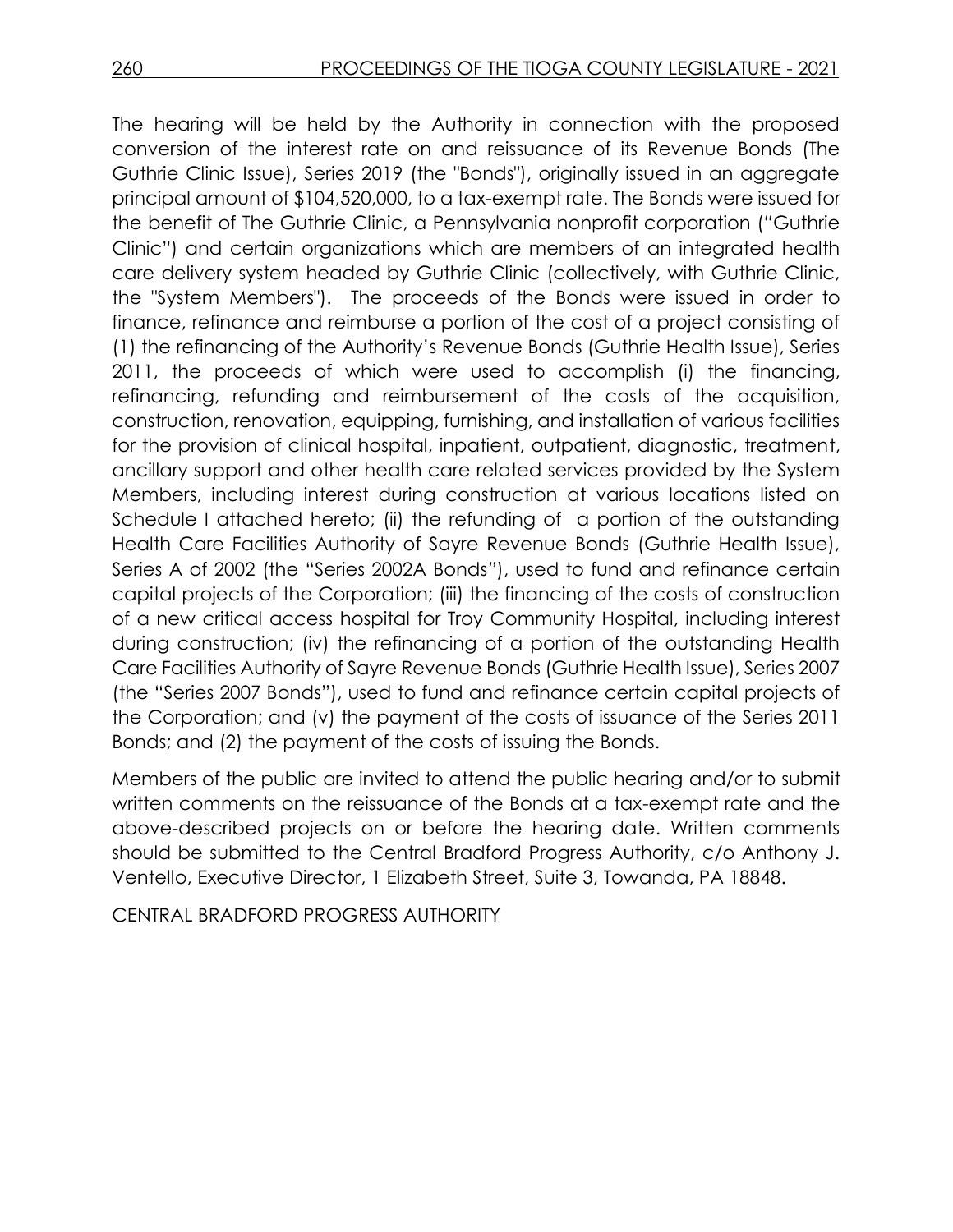# **EXHIBIT B**

## **Certificate of Approval**

The undersigned, being the highest elected official(s) of Tioga County named below, on behalf of Tioga County hereby approves the reissuance and conversion by the Central Bradford Progress Authority (the "Authority") of its revenue bonds to a tax-exempt rate in an aggregate principal amount not to exceed \$104,520,000, used to finance costs of health care and related facilities for the benefit of Guthrie Clinic and its affiliates as further described in the notice of public hearing attached as Exhibit A hereto. The Tioga County Legislature does not accept and through this approval does not impose any liability on Tioga County in connection with the issuance of the Bonds, nor shall the credit or taxing power of Tioga County be pledged in any way for the issuance of the Bonds or the financing of any projects with respect thereto.

A public hearing concerning the issuance of the Tax-Exempt Bonds was held at the offices of the Authority on August 12, 2021 at 10:00 a.m. and we have received a copy of the transcript of said hearing.

IN WITNESS WHEREOF, this Certificate is executed by the undersigned elected official(s) this day of (2021.

TIOGA COUNTY, NEW YORK

By: **\_\_\_\_\_\_\_\_\_\_\_\_\_\_\_\_\_\_\_\_\_\_\_\_\_\_\_\_\_\_\_\_\_\_\_**

Chair of the Tioga County Legislature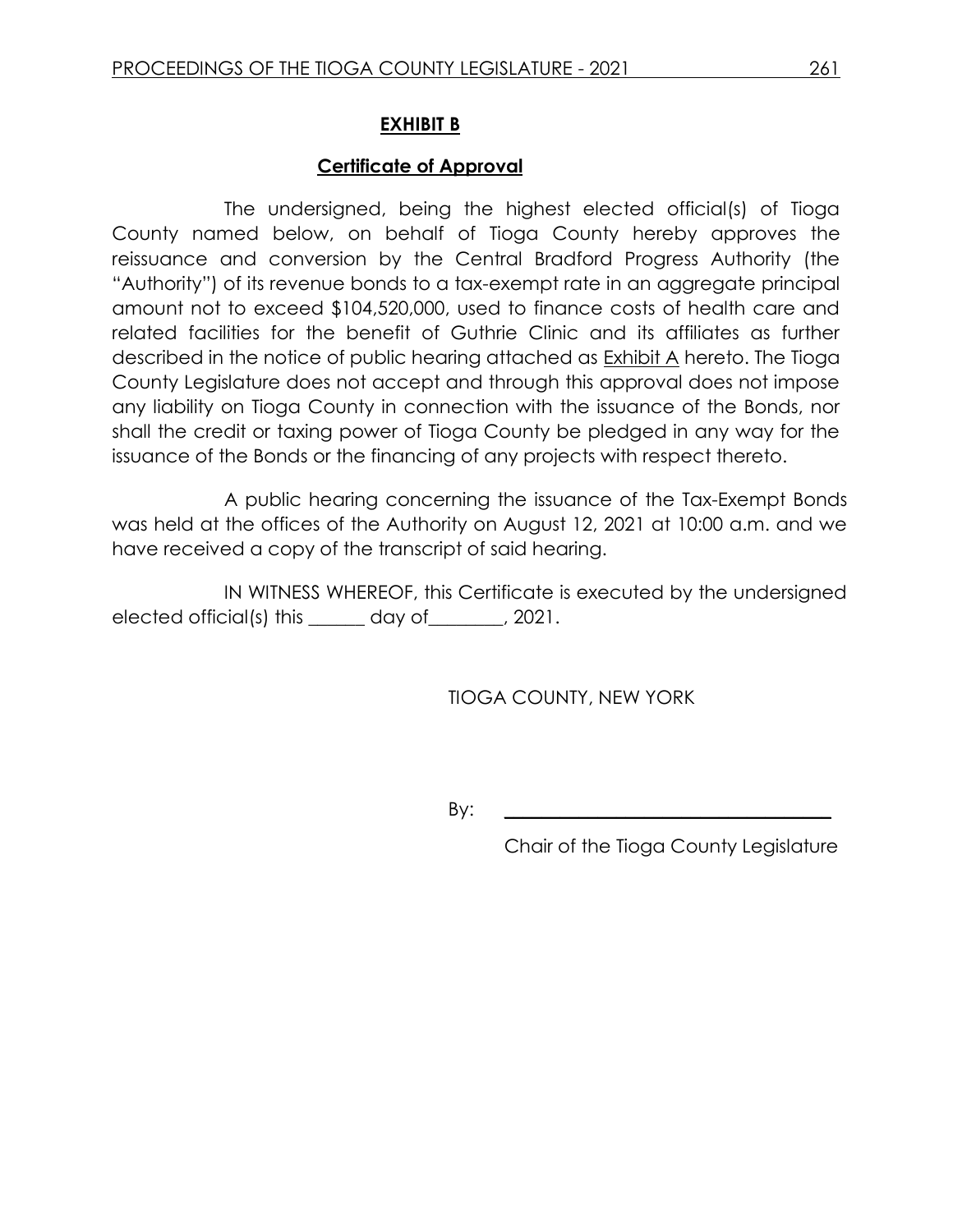|                                  |                     | <b>Schedule I</b> |              |                                                              |
|----------------------------------|---------------------|-------------------|--------------|--------------------------------------------------------------|
| <b>Initial Owner</b>             | <b>Municipality</b> | County            | <u>State</u> | Location of Facilities                                       |
| <b>Guthrie Medical</b><br>Group, | Athens              | <b>Bradford</b>   | PA           | 412 South Main Street<br>Athens, PA 18810                    |
| Successor to                     |                     |                   |              |                                                              |
| <b>Guthrie Clinic</b><br>Ltd     | <b>Bath</b>         | Steuben           | <b>NY</b>    | 7569 Route 54<br>Bath, NY 14810                              |
|                                  | <b>Big Flats</b>    | Chemung           | <b>NY</b>    | 31 Arnot Road<br>Horseheads, NY 14845                        |
|                                  | Canton              | <b>Bradford</b>   | PA           | 127 Sullivan Street<br>Canton, PA 17724                      |
|                                  | Corning             | Steuben           | <b>NY</b>    | 130 Centerway<br>Corning, NY 14830                           |
|                                  | Dushore             | Sullivan          | PA           | 110 Main Street<br>Dushore, PA 18614                         |
|                                  | Erwin               | Steuben           | <b>NY</b>    | 9768 Lynn Morse Drive<br>Painted Post, NY 14870              |
|                                  | Dryden              | Tompkins          | <b>NY</b>    | 1780 Hanshaw Road<br>Ithaca, NY 14850                        |
|                                  | Mansfield           | Tioga             | PA           | 63 South Main Street<br>Mansfield, PA 16933                  |
|                                  | Owego               | Tioga             | <b>NY</b>    | 1246 State Route 38<br>Owego, NY 13827                       |
|                                  | Pine City           | Chemung           | <b>NY</b>    | 1243 Pennsylvania Ave.<br>Pine City, NY 14871                |
|                                  | Sayre               | <b>Bradford</b>   | PA           | Guthrie Square<br>Sayre, PA 18840                            |
|                                  | Sayre               | <b>Bradford</b>   | PA           | 1011 N. Elmer Ave.<br>Sayre, PA 18840                        |
|                                  | Sayre               | <b>Bradford</b>   | PA           | 307/309/311/313/315/317/319<br><b>Lockhart Street</b>        |
|                                  | Sayre               | <b>Bradford</b>   | <b>PA</b>    | Sayre, PA 18840<br>103 South Elmer Avenue<br>Sayre, PA 18840 |
|                                  | Sayre               | <b>Bradford</b>   | PA           | 247 Desmond Street<br>Sayre, PA 18840                        |
|                                  | Towanda             | <b>Bradford</b>   | PA           | 7 Colonial Drive<br>Towanda, PA 18848                        |
|                                  | Towanda             | <b>Bradford</b>   | <b>PA</b>    | 204 York Avenue<br>Towanda, PA 18848                         |
|                                  | Troy                | <b>Bradford</b>   | <b>PA</b>    | 285 Guthrie Drive<br>Troy, PA 16947                          |
|                                  | Tunkhannock         | Wyoming           | PA           | Rt-6 Town Plaza Suite 2,<br>Tunkhannock, PA 18657            |
|                                  | Vestal              | <b>Broome</b>     | <b>NY</b>    | 2517 Vestal Parkway East<br><b>Vestal, NY 13850</b>          |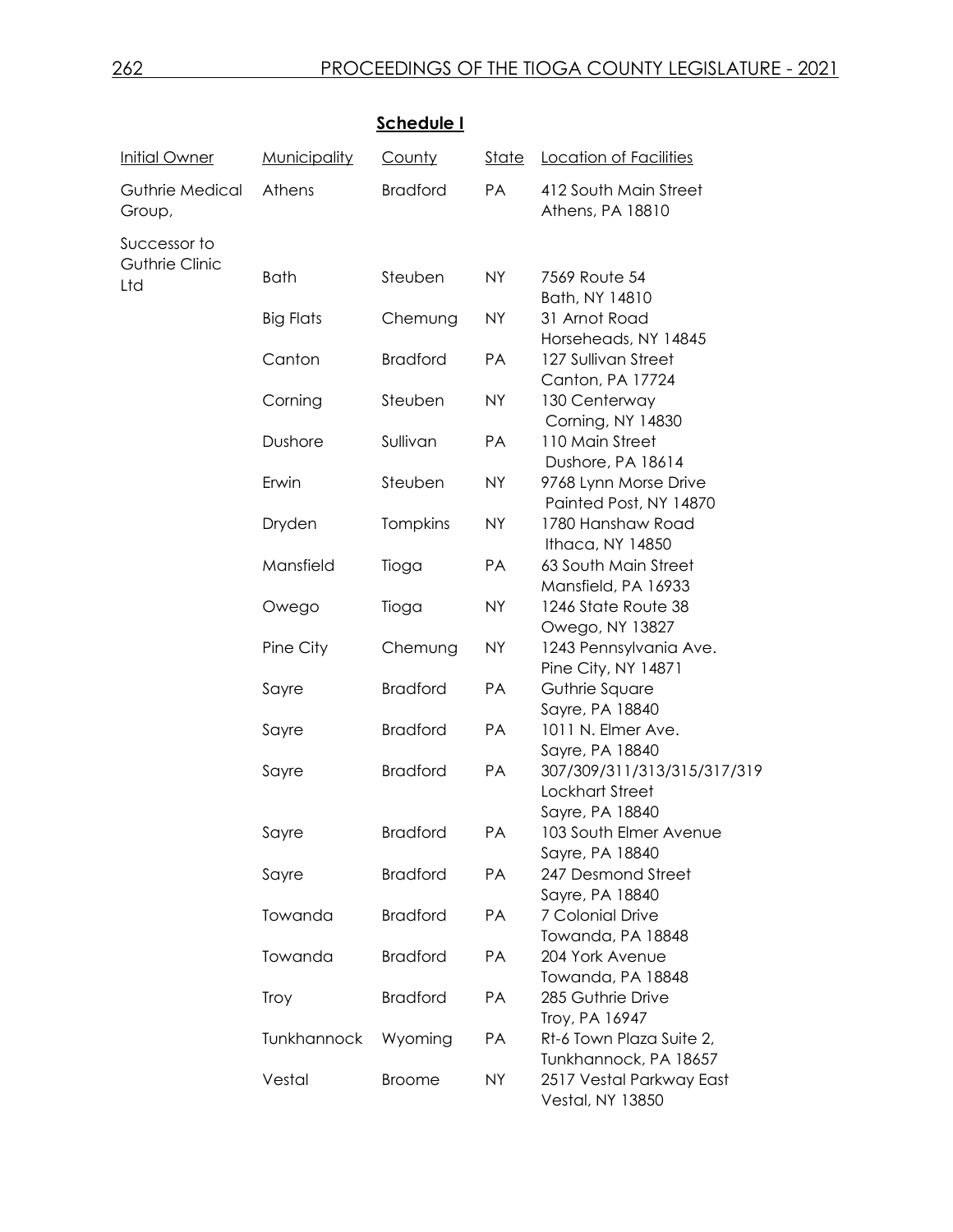|                         | <b>Watkins Glen</b> | Schuyler        | <b>NY</b> | One First Street<br>Watkins Glen, NY 14891                                                                                          |
|-------------------------|---------------------|-----------------|-----------|-------------------------------------------------------------------------------------------------------------------------------------|
|                         | Waverly             | Tioga           | <b>NY</b> | 150 Broad Street<br>Waverly, NY 14892                                                                                               |
|                         | Waverly             | Tioga           | <b>NY</b> | 29 North Chemung Street<br>Waverly, NY 14892                                                                                        |
|                         | Wellsboro           | Tioga           | PA        | 7 Water Street<br>Wellsboro, PA 16901                                                                                               |
|                         | Wellsboro           | Tioga           | PA        | 120 Plaza Lane<br>Wellsboro, PA 16901                                                                                               |
|                         | Wyalusing           | <b>Bradford</b> | PA        | Route 6 West, Farm and Home Plaza<br>Wyalusing, PA 18853                                                                            |
|                         |                     |                 |           |                                                                                                                                     |
| The Guthrie<br>Clinic,  | Ithaca              | Tompkins        | <b>NY</b> | 1780 Hanshaw Road<br>Ithaca, NY 14850                                                                                               |
| Successor to<br>Guthrie | Owego               | Tioga           | <b>NY</b> | 1246 State Route 38<br>Owego, NY 13827                                                                                              |
| Healthcare<br>System    | Sayre               | <b>Bradford</b> | PA        | Guthrie Square<br>Sayre, PA 18840                                                                                                   |
|                         | Sayre               | <b>Bradford</b> | PA        | 307/309/311/313/315/317/319<br>Lockhart Street<br>Sayre, PA 18840                                                                   |
|                         | Sayre               | <b>Bradford</b> | PA        | 103 South Elmer Avenue<br>Sayre, PA 18840                                                                                           |
|                         | Sayre               | <b>Bradford</b> | PA        | 1011 N. Elmer Avenue<br>Sayre, PA 18840                                                                                             |
|                         | Sayre               | <b>Bradford</b> | PA        | 302/304/306/322/324 Chemung Street<br>Sayre, PA 18840                                                                               |
|                         | Sayre               | <b>Bradford</b> | PA        | 311/317/319/321/323 Hayden Street<br>Sayre, PA 18840                                                                                |
|                         | Sayre               | <b>Bradford</b> | PA        | 300/304/306/308/310/312<br>South Wilbur Avenue                                                                                      |
|                         | Sayre               | <b>Bradford</b> | PA        | Sayre, PA 18840<br>318 Chemung Street                                                                                               |
|                         | Wellsboro           | Tioga           | PA        | Sayre, PA 18840<br>120 Plaza Lane                                                                                                   |
| Robert Packer           | Athens              | <b>Bradford</b> | PA        | Wellsboro, PA 16901<br>Round Top Tower, on Round Top Per                                                                            |
| Hospital                |                     |                 |           | Road, approximately 1/2 mile north of<br>the intersection of Round Top Road<br>and Round Top Park Road<br>Athens Township, PA 18840 |
|                         | Sayre               | <b>Bradford</b> | PA        | Guthrie Square<br>Sayre, PA 18840                                                                                                   |
|                         | Sayre               | <b>Bradford</b> | PA        | North Thomas Avenue,<br>Sayre, PA 18840<br>(building and land containing hangar<br>and laundry facilities)                          |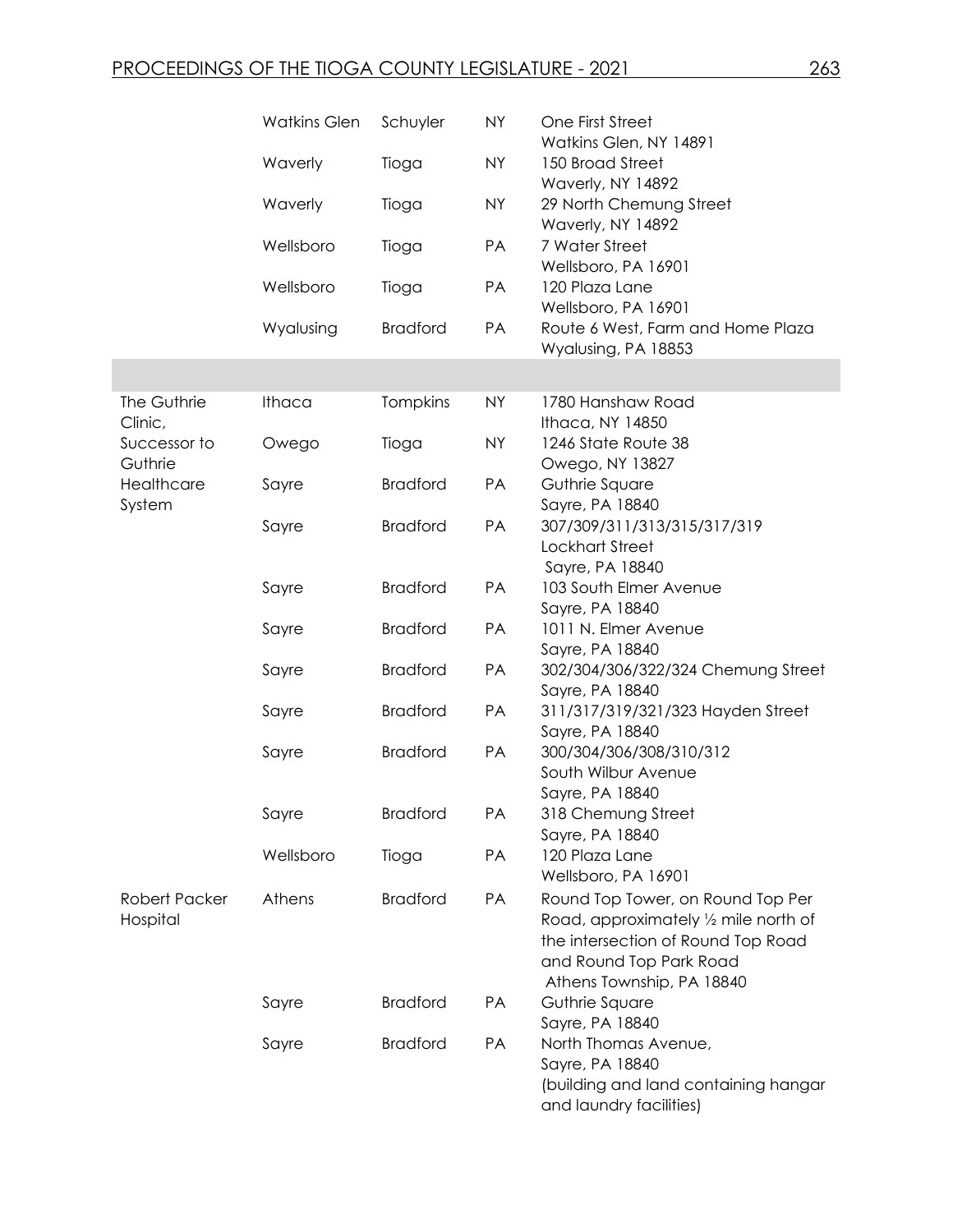|                                                                     | Sayre       | <b>Bradford</b> | PA        | North Thomas Avenue<br>Sayre, PA 18840 (parking lot adjacent<br>to hangar and laundry facilities) |
|---------------------------------------------------------------------|-------------|-----------------|-----------|---------------------------------------------------------------------------------------------------|
|                                                                     | Sayre       | <b>Bradford</b> | PA        | 96 Hayden Street<br>Sayre, PA 18840                                                               |
|                                                                     | Sayre       | <b>Bradford</b> | PA        | 123 Lockhart Street<br>Sayre, PA 18840                                                            |
|                                                                     | Sayre       | <b>Bradford</b> | PA        | 107 South Wilbur Avenue<br>Sayre, PA 18840                                                        |
|                                                                     | Towanda     | <b>Bradford</b> | PA        | 603 Williams Street<br>Towanda, PA 18848                                                          |
|                                                                     |             |                 |           |                                                                                                   |
| Troy Community<br>Hospital                                          | <b>Troy</b> | <b>Bradford</b> | PA        | 275 Guthrie Drive<br>Troy, PA 16947                                                               |
|                                                                     |             |                 |           |                                                                                                   |
| <b>Corning Hospital</b>                                             | <b>Bath</b> | Steuben         | <b>NY</b> | 47 West Steuben Street<br>Bath, NY 14810                                                          |
|                                                                     | Corning     | Steuben         | <b>NY</b> | 1 Guthrie Drive                                                                                   |
|                                                                     | Erwin       | Steuben         | <b>NY</b> | Corning, NY 14830<br>9768 Liberty Drive                                                           |
|                                                                     |             |                 |           | Painted Post, NY 14870                                                                            |
|                                                                     |             |                 |           |                                                                                                   |
| Robert Packer<br><b>Hospital School</b><br>of Nursing               | Sayre       | <b>Bradford</b> | PA        | Guthrie Square<br>Sayre, PA 18840                                                                 |
|                                                                     | Sayre       | <b>Bradford</b> | PA        | 317/319/321/323 Hayden Street<br>Sayre, PA 18840                                                  |
|                                                                     | Sayre       | <b>Bradford</b> | PA        | 105 South Wilbur Avenue<br>Sayre, PA 18840                                                        |
|                                                                     | Sayre       | <b>Bradford</b> | PA        | 310 South Wilbur Avenue<br>Sayre, PA 18840                                                        |
|                                                                     | Sayre       | <b>Bradford</b> | PA        | 102/104/106/108/110/112<br><b>Hospital Place</b><br>Sayre, PA 18840                               |
|                                                                     | Sayre       | <b>Bradford</b> | PA        | 116/118 Elmer Avenue<br>Sayre, PA 18840                                                           |
|                                                                     | Sayre       | <b>Bradford</b> | PA        | 307/309/311/313/315/319<br><b>Lockhart Street</b><br>Sayre, PA 18840                              |
|                                                                     | Sayre       | <b>Bradford</b> | PA        | 322/324 Chemung Street<br>Sayre, PA 18840                                                         |
|                                                                     |             |                 |           |                                                                                                   |
| Donald Guthrie<br>Foundation for<br>Education and<br>Research, Inc. | Sayre       | <b>Bradford</b> | PA        | Guthrie Square<br>Sayre, PA 18840                                                                 |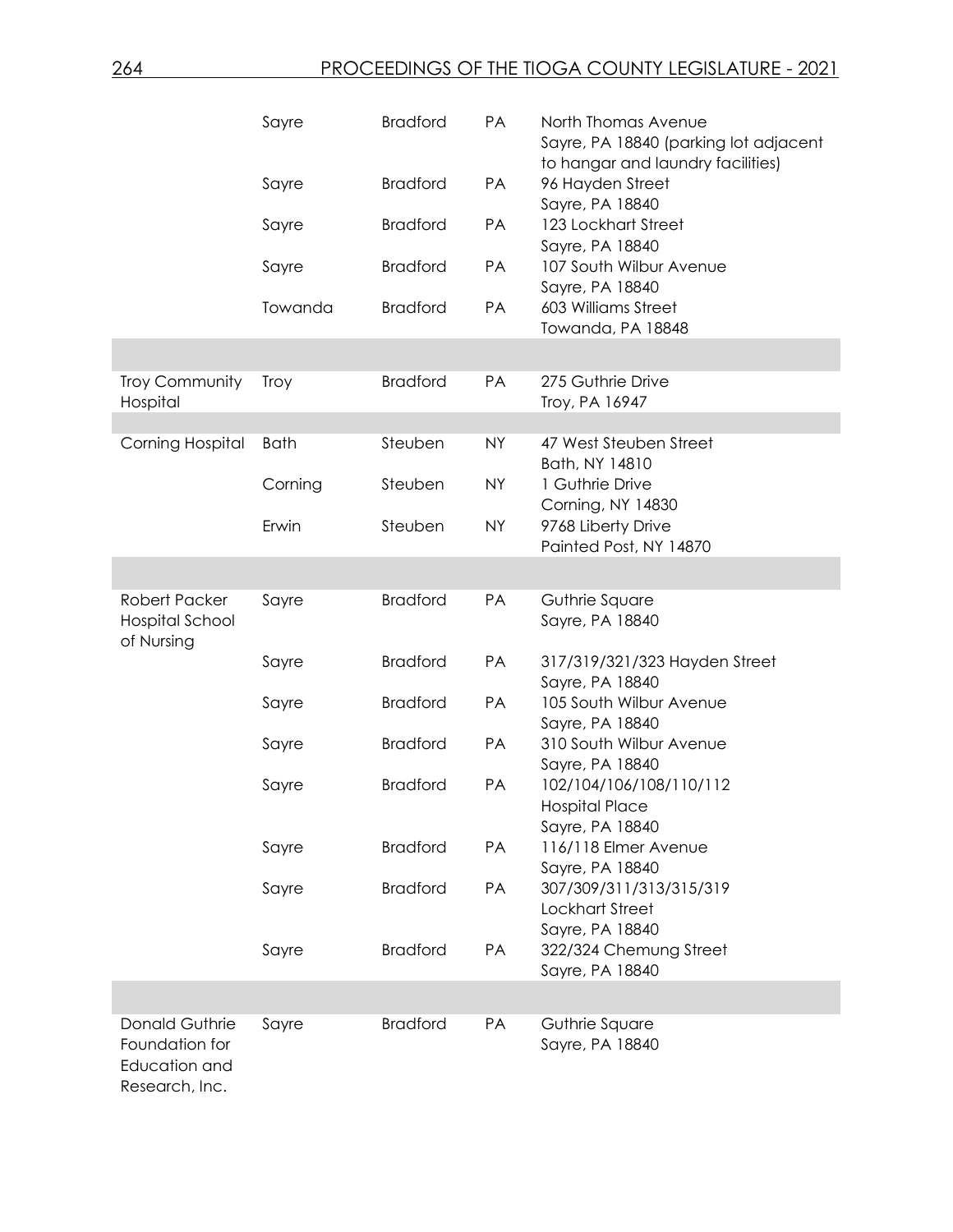| Guthrie Home   | Towanda | Bradford        | <b>PA</b> | 421 Tomahawk Road  |
|----------------|---------|-----------------|-----------|--------------------|
| Care           |         |                 |           | Towanda, PA 18848  |
|                |         |                 |           |                    |
| Sayre House of | Savre   | <b>Bradford</b> | PA.       | 312 Chemung Street |
| Hope           |         |                 |           | Sayre, PA 18840    |

#### ROLL CALL VOTE

Yes – Legislators Mullen, Roberts, Sauerbrey, Standinger, Weston, Balliet, Hollenbeck, and Monell.

No – None.

Absent – Legislator Sullivan.

RESOLUTION ADOPTED.

Legislator Roberts moved for the adoption of the following resolution, seconded by Legislator Monell.

REFERRED TO: FINANCE/LEGAL COMMITTEE RESOLUTION NO. 196-21 *AUTHORIZE SALE OF COUNTY OWNED PROPERTIES ACQUIRED FOR DELINQUENT TAXES*

WHEREAS: Tioga County is the owner of numerous properties which it has acquired for delinquent taxes, which are surplus to the County needs; and

WHEREAS: It is the intent of the Tioga County Legislature to place the properties back on the tax rolls; therefore be it

RESOLVED: That the following properties be sold at public auction to be held in the former Treadway Conference Center at 1100 NY-17C, Owego, NY 13827 on October 07, 2021 at 6:00 p.m. conducted by Manasse Auctioneers.

Town of Barton: 166.15-1-8; Patrick Hogan 166.15-7-7; Lincoln J Cascio 166.19-4-11; Christina R Ellis 113.00-3-13.12; Joseph D Zarkowski 122.14-1-3; Estate of Ellen Zoeller 135.00-1-8; Tina M Manchester 157.00-2-18; Robert J Triolo 157.07-1-20; Robert J Triolo 166.00-1-7.20; Sally J Shea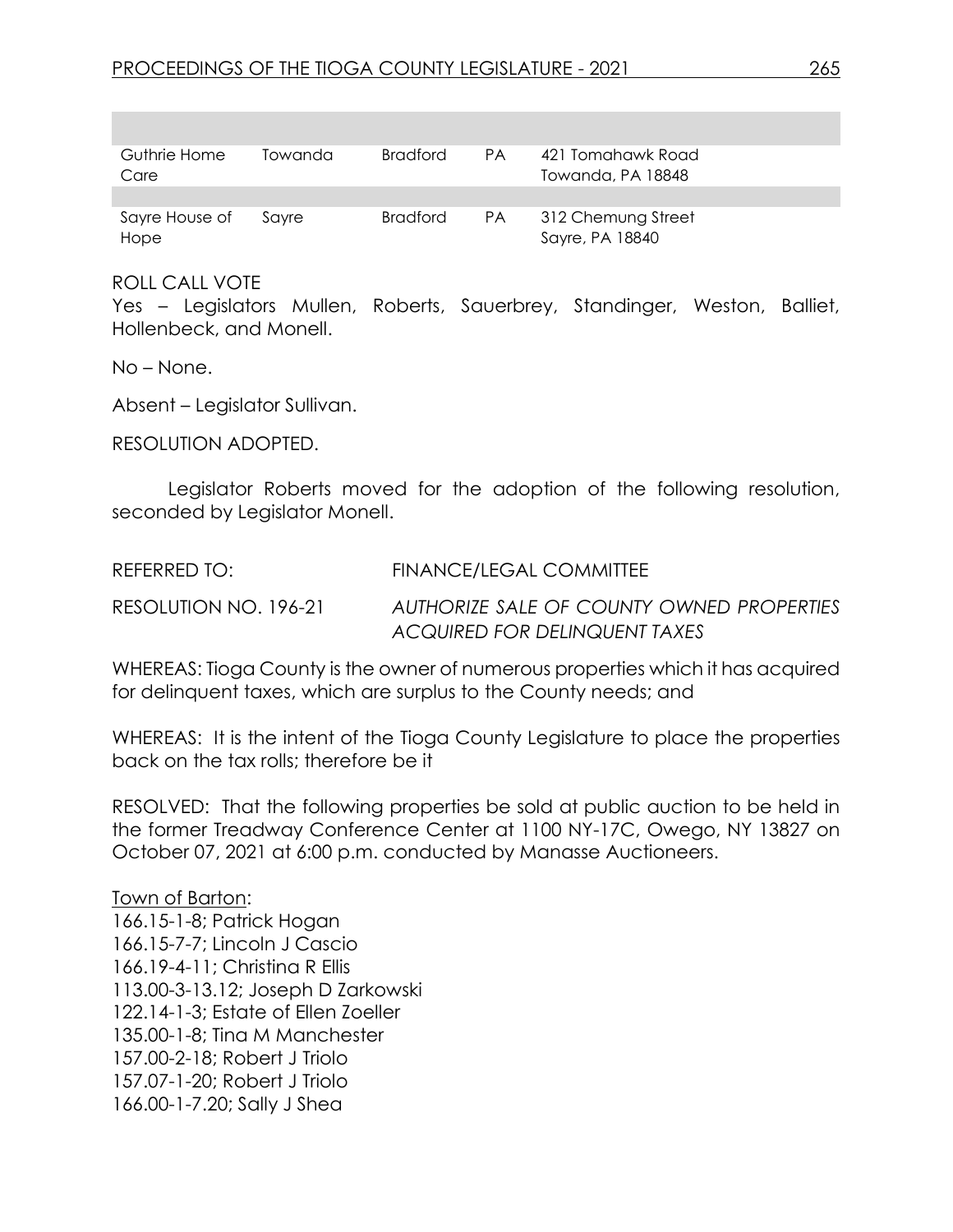166.00-2-20.21; Douglas K VanAllen 166.11-5-1.1; Ronald Olsen 167.18-1-2; William Tobey

Town of Candor: 27.00-1-9.113; James Sloughter & Debra Sloughter 27.00-1-9.70; Beverly Krauss 60.00-1-11.10; Judith Johnson 72.06-1-3.22: Kristine S Hia

Town of Newark Valley: 64.15-2-56; William Garrapy & Keith Greene 64.19-2-25; Brandon S Baird 64.00-1-37; Willis Hilker & Shirley Hilker

Town of Owego: 117.19-1-66; Maurice Daniel Miller 117.19-2-62; The Kurt J. Kemmerling Trust 128.08-2-60; Equity First Realty 128.08-3-9; Horizon Transport, LLC 129.05-1-10; Gerald D Wade Jr 129.05-2-12; Richard H Fiacco 131.19-1-23; Cecil J Van Patten 141.00-1-68; Hazel Youells 142.06-1-2; David A Sayles & Jennifer L Sayles 142.06-1-1; David A Sayles & Jennifer L Sayles 142.10-1-6.3; Kevin E Lane & Mikaela Kelly Lane 142.11-1-1; Lucas H Coene 142.14-2-49; James Mosher 142.18-1-24; Brian Hulbert 153.05-1-20; Maurice J Duffy 153.07-1-56.2; Drihmi Realty Inc 164.05-1-3.14; Terry Ann Woloszyn 98.00-1-28; Mark P Lane & Patricia M Lane 98.00-1-54; Eric C Knapp 98.00-1-56; Eric C Knapp

Town of Spencer 68.07-1-43; Elizabeth A Letourneau & William R Letourneau 46.00-1-38; Jason Mott 70.00-2-26.12; Darlene Ann Rider-Breese 80.00-1-11; David Wemmer 80.00-1-13.10; David Wemmer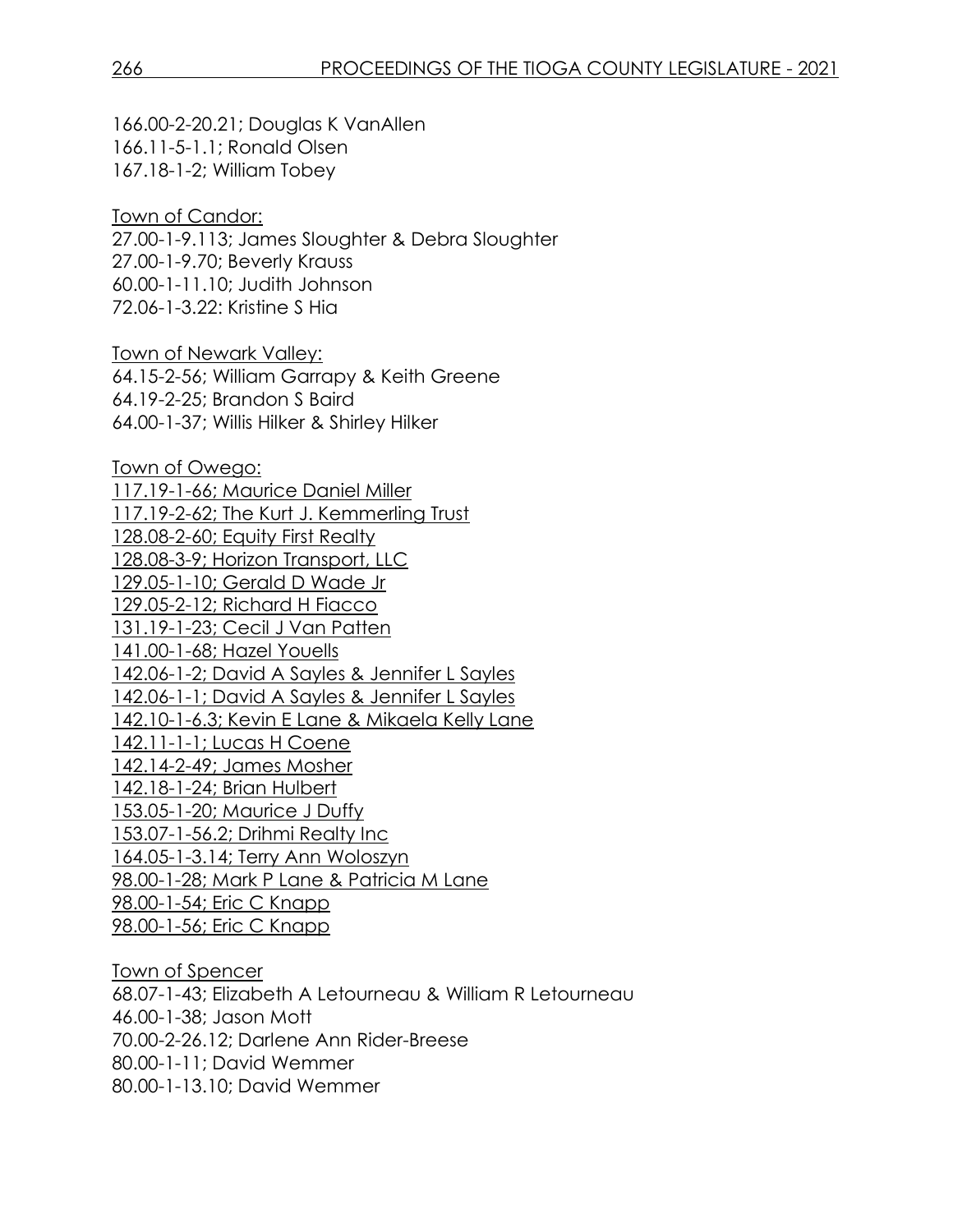Town of Tioga 105.00-2-7; Kenneth J Jacobson & Brandon D Jacobson 106.19-1-18; Bryan Tinnel 115.00-2-14.10; Seth Grantham 137.00-3-13.22; Henry C Beebe & Connie H Beebe 158.00-2-2; Emmanuel Sloat aka Chris W. Root

ROLL CALL VOTE Yes – Legislators Mullen, Roberts, Sauerbrey, Standinger, Weston, Balliet, Hollenbeck, and Monell.

No – None.

Absent – Legislator Sullivan.

RESOLUTION ADOPTED.

Legislator Hollenbeck moved for the adoption of the following resolution, seconded by Legislator Monell.

REFERRED TO: PERSONNEL COMMITTEE

RESOLUTION NO. 197-21 *RENEW POLICY WITH SHELTERPOINT LIFE INSURANCE COMPANY FOR SHORT-TERM DISABILITY* 

WHEREAS: Tioga County provides a short-term disability policy to CSEA and fulltime Non-Union employees, except elected officials; and

WHEREAS: Resolution 183-20 authorized Tioga County to change carriers from Guardian to ShelterPoint Life Insurance Company as of October 1, 2020 due to a one-year rate quote from ShelterPoint that was a significant savings; and

WHEREAS: ShelterPoint continues to offer a competitive rate as of October 1, 2021 renewal date; therefore be it

RESOLVED: That the Tioga County Legislature authorizes the Chair of the Legislature to renew the short-term disability policy with ShelterPoint effective October 1, 2021, subject to review by the County Attorney, and annually thereafter until such time as a different carrier is selected if appropriate.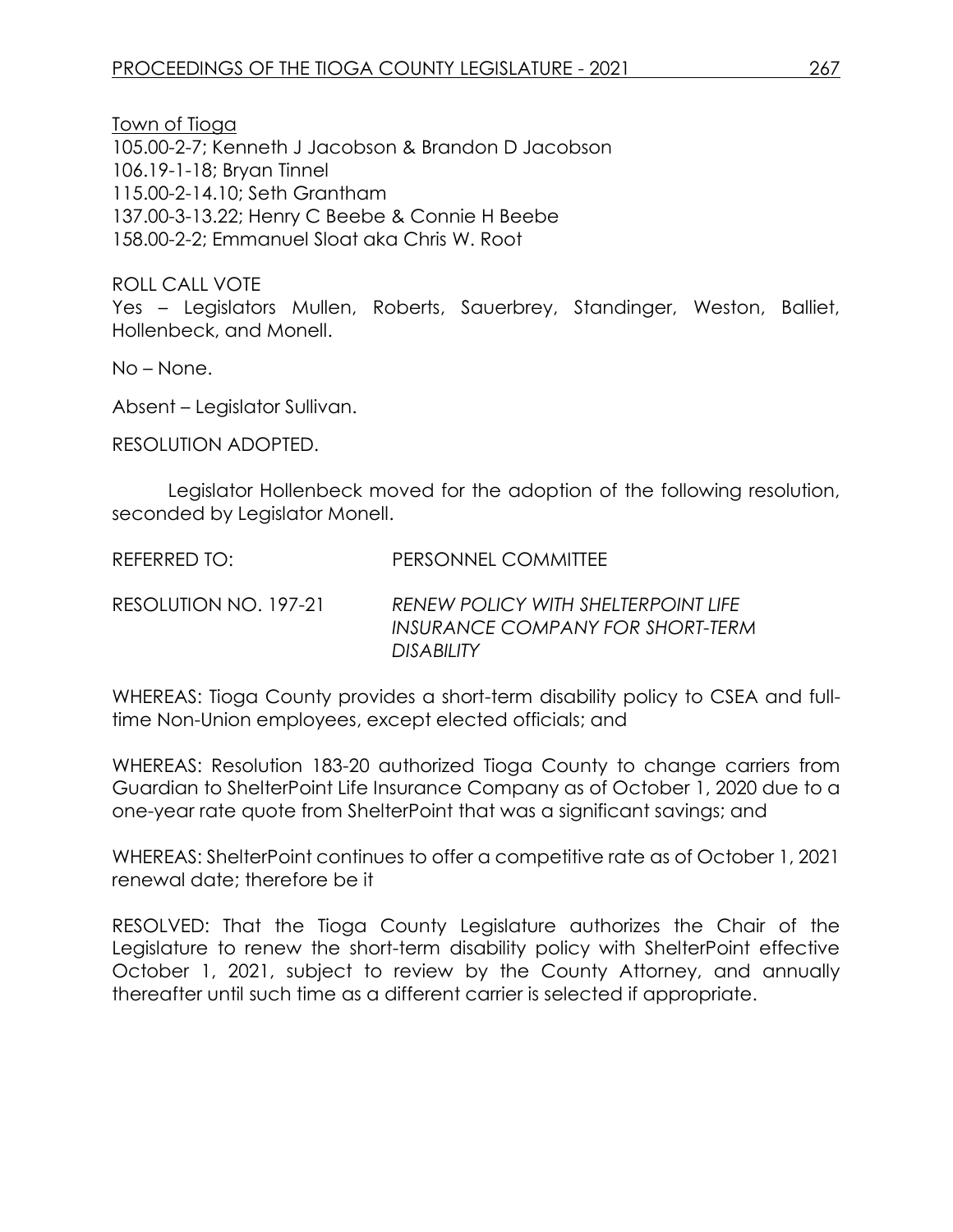ROLL CALL VOTE

Yes – Legislators Mullen, Roberts, Sauerbrey, Standinger, Weston, Balliet, Hollenbeck, and Monell.

No – None.

Absent – Legislator Sullivan.

RESOLUTION ADOPTED.

Legislator Mullen moved for the adoption of the following resolution, seconded by Legislator Standinger.

| REFERRED TO:          | PUBLIC SAFETY COMMITTEE<br>FINANCE/LEGAL COMMITTEE |
|-----------------------|----------------------------------------------------|
| RESOLUTION NO. 198-21 | AWARD BID FOR EMS STUDY                            |

WHEREAS: The Tioga County Office of Emergency Services sought bids for Emergency Medical Services (EMS) study; and

WHEREAS: The requested study is part of the County's efforts to evaluate its existing EMS Operation and EMS Training to make recommendations for long term success, viability, sustainability, stability and improved efficiency and safety for both EMS services and citizens looking at a five to ten year plan; and

WHEREAS: The Tioga County Office of Emergency Services received sealed bids on September 7, 2021:

| Cambridge Consulting Group              | \$148,500 |
|-----------------------------------------|-----------|
| A.E.R. Consulting Services              | \$225,000 |
| <b>Center for Governmental Research</b> | \$63,500  |

And;

WHEREAS: Tioga County Office of Emergency Services has determined that Center for Governmental Research is the lowest responsible bidder in substantial and material compliance with the bid specifications; therefore be it

RESOLVED: That the Tioga County Legislature does hereby award the bid to Center for Governmental Research, the lowest responsible bidder in material and substantial compliance with the bid specifications, for \$63,500.00.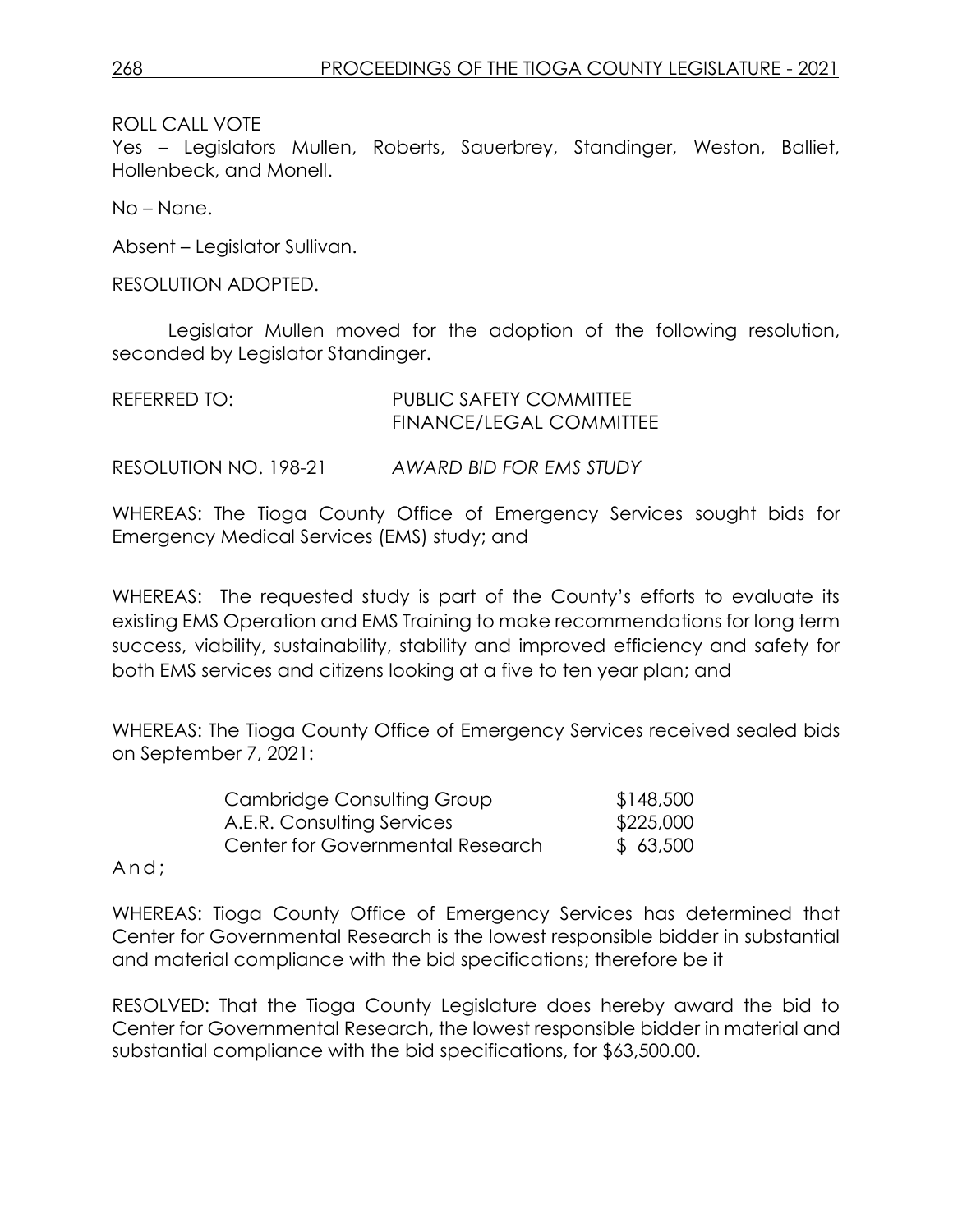Legislator Standinger spoke. "Tioga County is in dire straits as far as EMT's and ambulance service. Hopefully, this will help address some of the issues we are undergoing now."

Legislator Mullen spoke. "I just want to thank Mike Simmons, Director of Emergency Services, for the hard work in this area and the Legislators for taking this under consideration. If you have to call for an ambulance, there are some parts in Tioga County this could be an hour wait. Think about that if it were your son, daughter, mother, or father. We need to get something done."

#### ROLL CALL VOTE

Yes – Legislators Mullen, Roberts, Sauerbrey, Standinger, Weston, Balliet, Hollenbeck, and Monell.

No – None.

Absent – Legislator Sullivan.

RESOLUTION ADOPTED.

Legislator Hollenbeck moved for the adoption of the following resolution, seconded by Legislator Monell.

| REFERRED TO:          | PERSONNEL COMMITTEE                                                                                                                                                                          |
|-----------------------|----------------------------------------------------------------------------------------------------------------------------------------------------------------------------------------------|
| RESOLUTION NO. 199-21 | AUTHORIZE CONTRACT WITH UNITED HEALTH CARE<br>(UHC) FOR RETIREE MEDICARE ADVANTAGE<br>PLAN/MEDICARE PART D PRESCRIPTION DRUG<br>COVERAGE THROUGH BROOME COUNTY<br>PURCHASING ALLIANCE (BCPA) |

WHEREAS: Resolution 119-21 authorized Tioga County to participate in the Broome County Purchasing Alliance (BCPA) Request for Proposals seeking a contract for Medicare Advantage and Prescription Drug Benefit Services for Medicare-eligible retirees and their eligible spouses; and

WHEREAS: Broome County has reviewed and evaluated all of the proposals and selected United Health Care (UHC) as the carrier to provide the retiree Medicare coverage with three coverage offerings to select from; and

WHEREAS: Tioga County has reviewed the UHC Plan 1, the richest of the three offerings which most closely mirrors Tioga County retirees' current Hartford Medicare Supplemental Plan F and Express Scripts Medicare Part D prescription drug coverage; and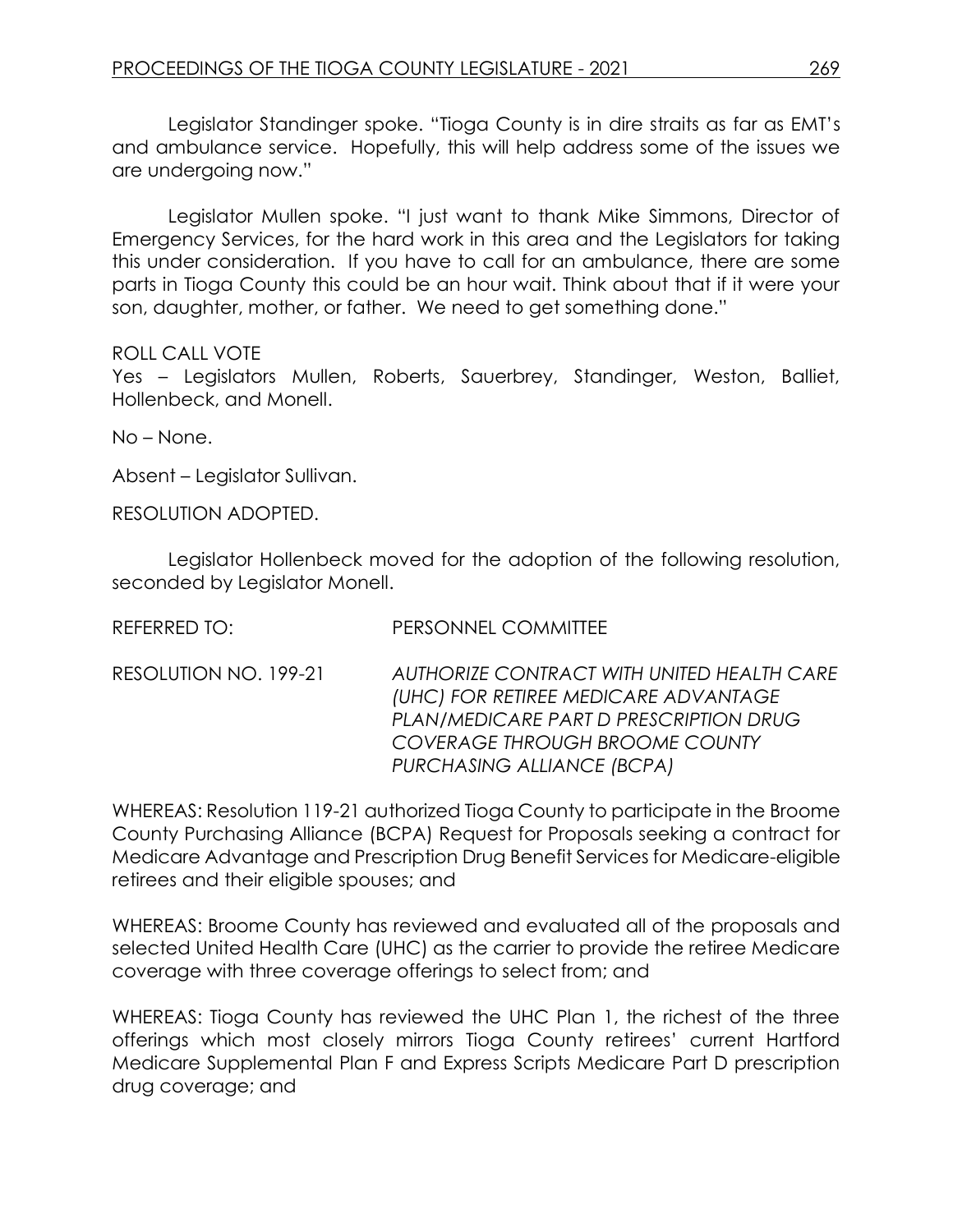WHEREAS: The UHC representative confirmed that there would be zero out-ofpocket cost for any medical services covered by Medicare which is the same level of medical coverage as with the current Medicare Supplemental Plan F; and

WHEREAS: The UHC Plan 1 provides some additional benefits for services not covered by Medicare, an enhancement from Tioga County's current Medicare Supplemental plan; and

WHEREAS: The UHC representative indicated that the medical network is any provider who accepts Medicare which is the same medical network as our current Medicare Supplemental plan; and

WHEREAS: The UHC representative indicated that UHC Plan 1 prescription coverage is their richest Part D drug formulary and believes it would be similar coverage to our current Medicare Part D formulary; and

WHEREAS: The UHC prescription co-pays in Plan 1 are \$0 for generic, \$5 for preferred brand, \$20 for non-preferred brand, and \$20 for specialty tier for 30 day supply, which is lower than our current plan's 30 day co-pays; and WHEREAS: The UHC Plan 1 does allow for 90 day prescriptions for one co-pay through mail order; and

WHEREAS: The UHC pharmacy network is all major pharmacy chains similar to our current plan's pharmacy network; and

WHEREAS: Tioga County met with the Tioga County Retirees' Association Board to discuss this potential change in benefits for 2022, and the UHC representative satisfactorily answered the questions the Board raised about the UHC Plan 1 medical coverage; and

WHEREAS: UHC is able to offer a three year rate guarantee through the BCPA seeking a two year commitment from employers who elect to participate but allows for opting out in any given year; and

WHEREAS: The UHC Plan 1 rate for 2022 and 2023 is \$260 per policy per month and \$275 for 2024, which is almost half the 2022 Medicare Supplemental plan rate of \$490.43 per policy per month, for an annual savings of over \$770,000.00 for 2022; therefore be it

RESOLVED: That the Tioga County Legislature wishes to change Tioga County Medicare eligible retirees' and eligible spouses' coverage to UHC Plan 1 effective January 1, 2022 and acknowledges the two year commitment to UHC Plan 1 through December 31, 2023; and be it further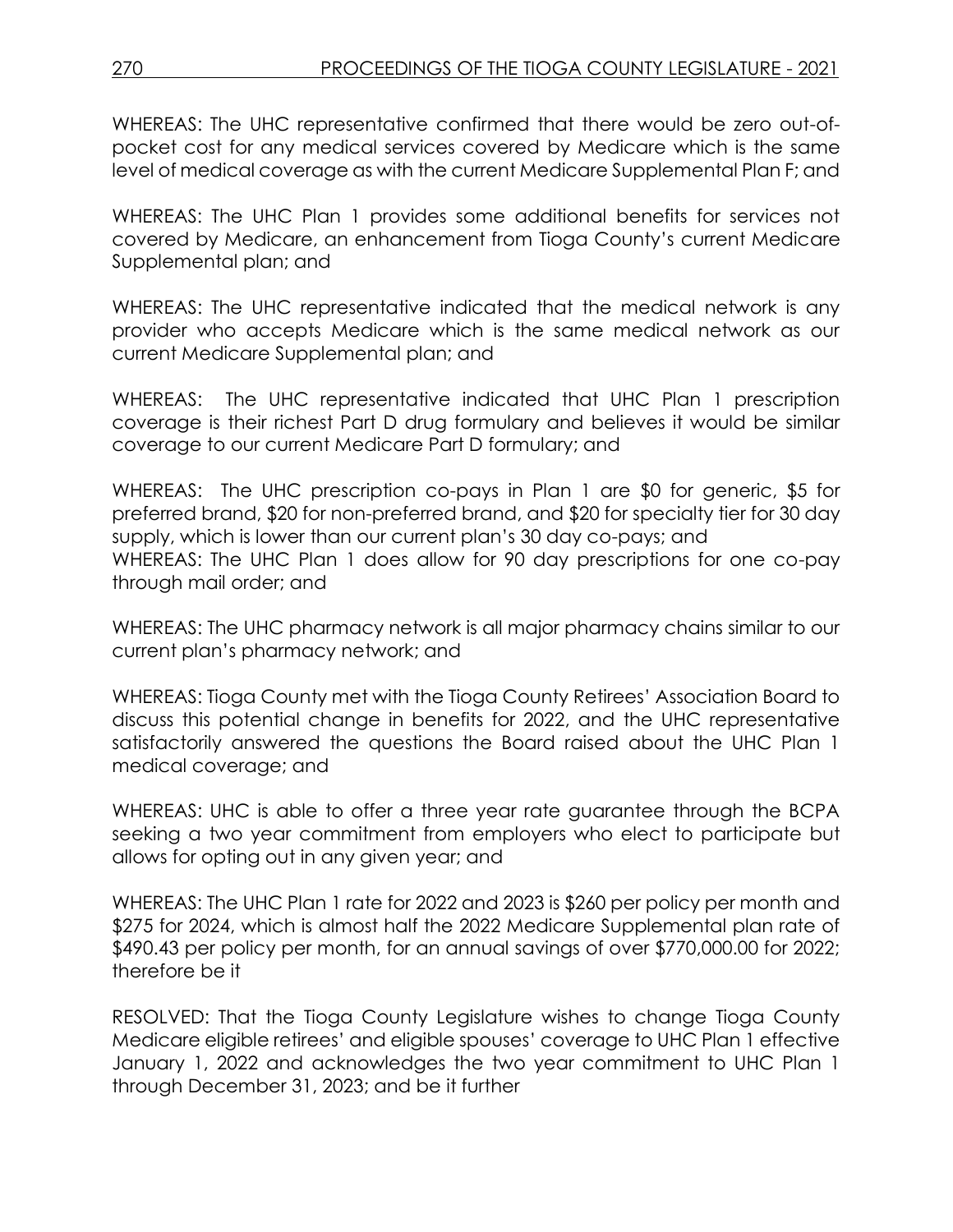RESOLVED: That Tioga County is authorized to execute the necessary steps to change retirees' coverage to UHC Plan 1 as of January 1, 2022; and be it further

RESOLVED: That the Tioga County Legislature authorizes the Chair of the Legislature to enter into a contract with United Health Care, subject to review by the County Attorney, electing Plan 1 Medicare Advantage and Medicare Part D Prescription Drug Benefits for Tioga County Medicare eligible retirees and their eligible spouses for the period of January 1, 2022 through December 31, 2022.

### ROLL CALL VOTE

Yes – Legislators Mullen, Roberts, Sauerbrey, Standinger, Weston, Balliet, Hollenbeck, and Monell.

No – None.

Absent – Legislator Sullivan.

RESOLUTION ADOPTED.

Legislator Hollenbeck moved for the adoption of the following resolution, seconded by Legislator Monell.

| REFERRED TO:          | PERSONNEL COMMITTEE                                                                                                        |
|-----------------------|----------------------------------------------------------------------------------------------------------------------------|
| RESOLUTION NO. 200-21 | AUTHORIZE CONTRACT WITH EXCELLUS<br><b>BLUE CROSS/BLUE SHIELD TO ADMINISTER HEALTH</b><br><i><b>INSURANCE BENEFITS</b></i> |

WHEREAS: Tioga County uses the service of Excellus Blue Cross Blue Shield of Central New York to administer health insurance benefits for Tioga County; and

WHEREAS: Excellus Blue Cross Blue Shield of Central New York has submitted a new contract to administer fully insured benefits for Tioga County employees for the period of January 1, 2022 through December 31, 2022; and

WHEREAS: These are contractual benefits for Tioga County union employees; therefore be it

RESOLVED: That the Tioga County Legislature authorizes the Chair of the Legislature to enter into a contract with Excellus Blue Cross Blue Shield of Central New York, subject to review by the County Attorney, to administer health insurance benefits for Tioga County for the period January 1, 2022 through December 31, 2022.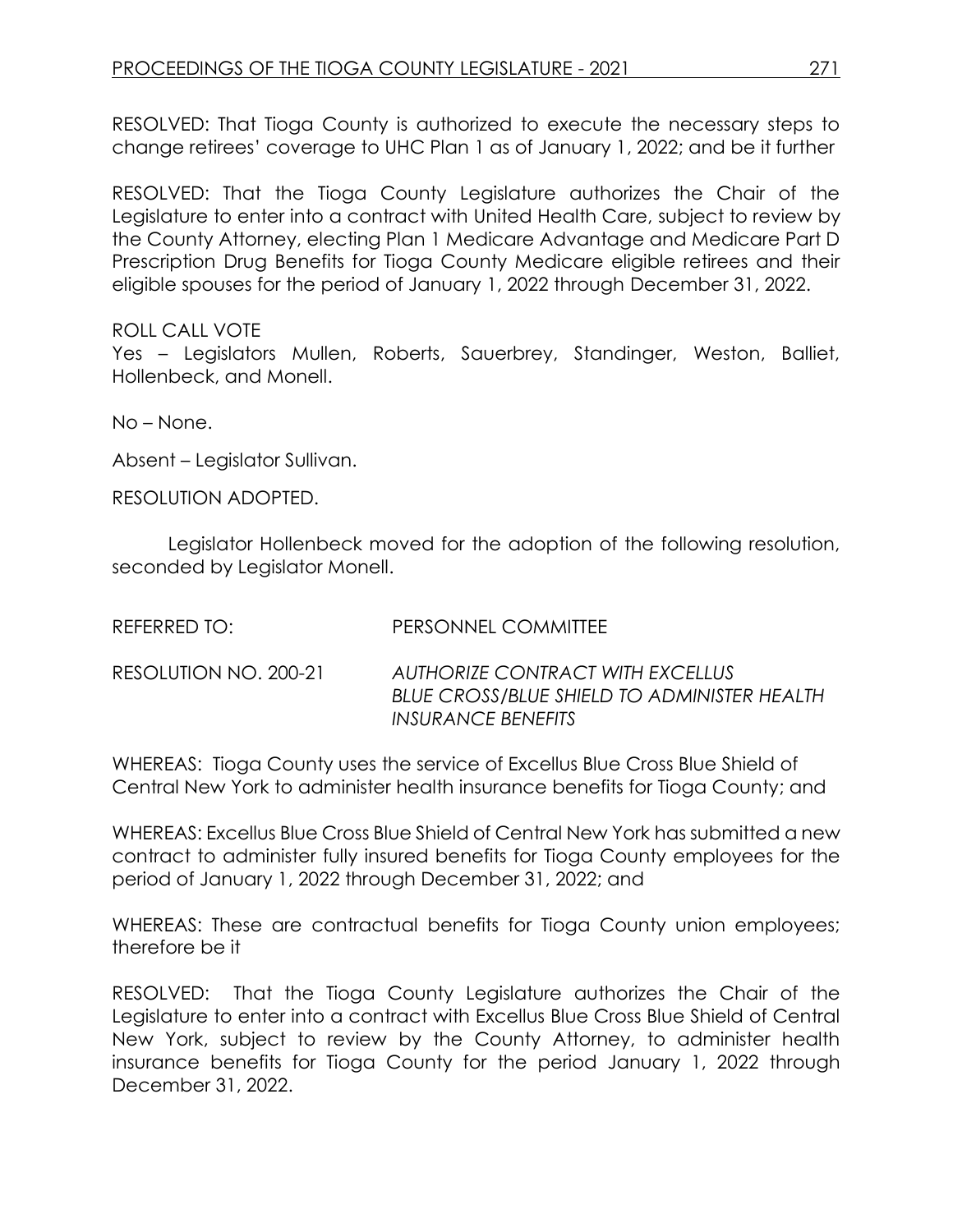ROLL CALL VOTE

Yes – Legislators Mullen, Roberts, Sauerbrey, Standinger, Weston, Balliet, Hollenbeck, and Monell.

No – None.

Absent – Legislator Sullivan.

RESOLUTION ADOPTED.

Legislator Mullen moved for the adoption of the following resolution, seconded by Legislator Standinger.

| REFERRED TO:          | <b>PUBLIC SAFETY COMMITTEE</b><br>PERSONNEL COMMITTEE                         |
|-----------------------|-------------------------------------------------------------------------------|
| RESOLUTION NO. 201-21 | AUTHORIZE 2021-22 CONTRACTS WITH<br>SADD SCHOOL ASSOCIATES<br><b>STOP DWI</b> |

WHEREAS: It is the desire of the STOP DWI Program to arrange five contracts with SADD School Associates which are defined as Independent contractors not entitled to County Employee benefits; and

WHEREAS: It is the desire to contract with the following five SADD School Associates for the school year 2021-22; Aria French to serve the Candor School District; Matthew Cicchetti to serve the Newark Valley School District; Cindy Tebo to serve the Owego Apalachin School District; Erika Brown to serve the Spencer Van Etten School District, and; Janice Barto to serve the Tioga Central School District; and

WHEREAS: Each SADD School Associate will be compensated \$100 each month for the ten months of the school year, but will not exceed \$1,000 for the year; and

WHEREAS: The Tioga County Attorney has approved the agreement that defines the rights and responsibilities of all the parties involved and outlines the compensation to be paid to the STOP DWI School Associates; therefore be it

RESOLVED: That these contracts for SADD School Associates be authorized for the 2021-22 school year.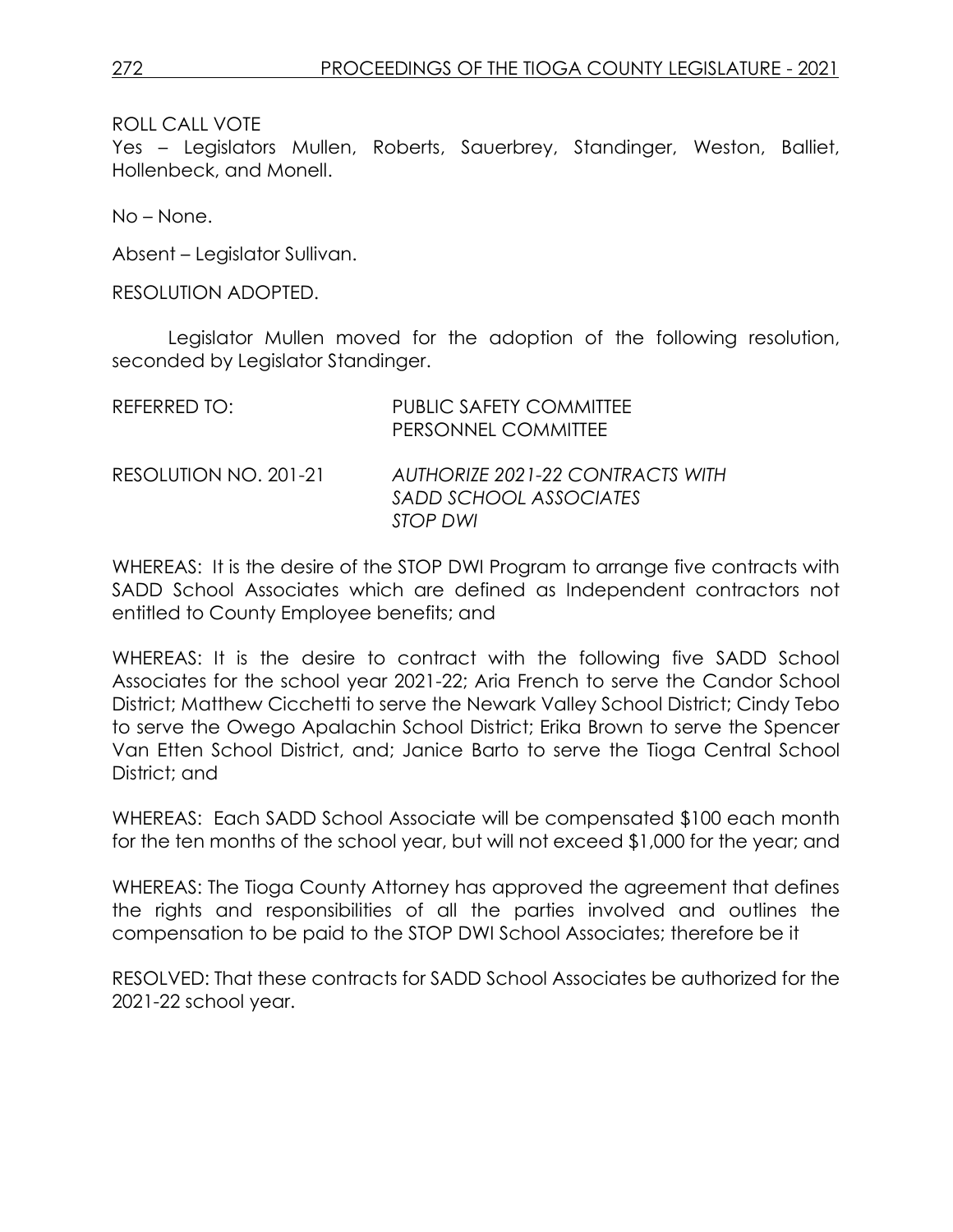### ROLL CALL VOTE

Yes – Legislators Mullen, Roberts, Sauerbrey, Standinger, Weston, Balliet, Hollenbeck, and Monell.

No – None.

Absent – Legislator Sullivan.

RESOLUTION ADOPTED.

Legislator Mullen moved for the adoption of the following resolution, seconded by Legislator Standinger.

| <b>REFERRED TO:</b> | <b>PUBLIC SAFETY COMMITTEE</b> |
|---------------------|--------------------------------|
|                     |                                |

RESOLUTION NO. 202-21 *APPROVE 2022 STOP DWI PLAN*

WHEREAS: The New York State Governor's Traffic Safety Committee (GTSC) requires counties to submit an annual STOP DWI Plan by October 1st for the use of monies collected under the STOP DWI Program; and

WHEREAS: The STOP DWI Coordinator has submitted a 2022 STOP DWI Plan to the Tioga County Legislature for approval; therefore be it

RESOLVED: That the Tioga County Legislature hereby approves the 2022 STOP DWI Plan including the following budgeted appropriations:

| Enforcement                | \$6,000  |
|----------------------------|----------|
| <b>Prosecution Related</b> | \$1,000  |
| Probation                  | \$13,000 |
| Rehabilitation             | \$1,000  |
| PI&E                       | \$14,000 |
| Administration             | 450      |
|                            | \$35,450 |

## ROLL CALL VOTE

Yes – Legislators Mullen, Roberts, Sauerbrey, Standinger, Weston, Balliet, Hollenbeck, and Monell.

No – None.

Absent – Legislator Sullivan.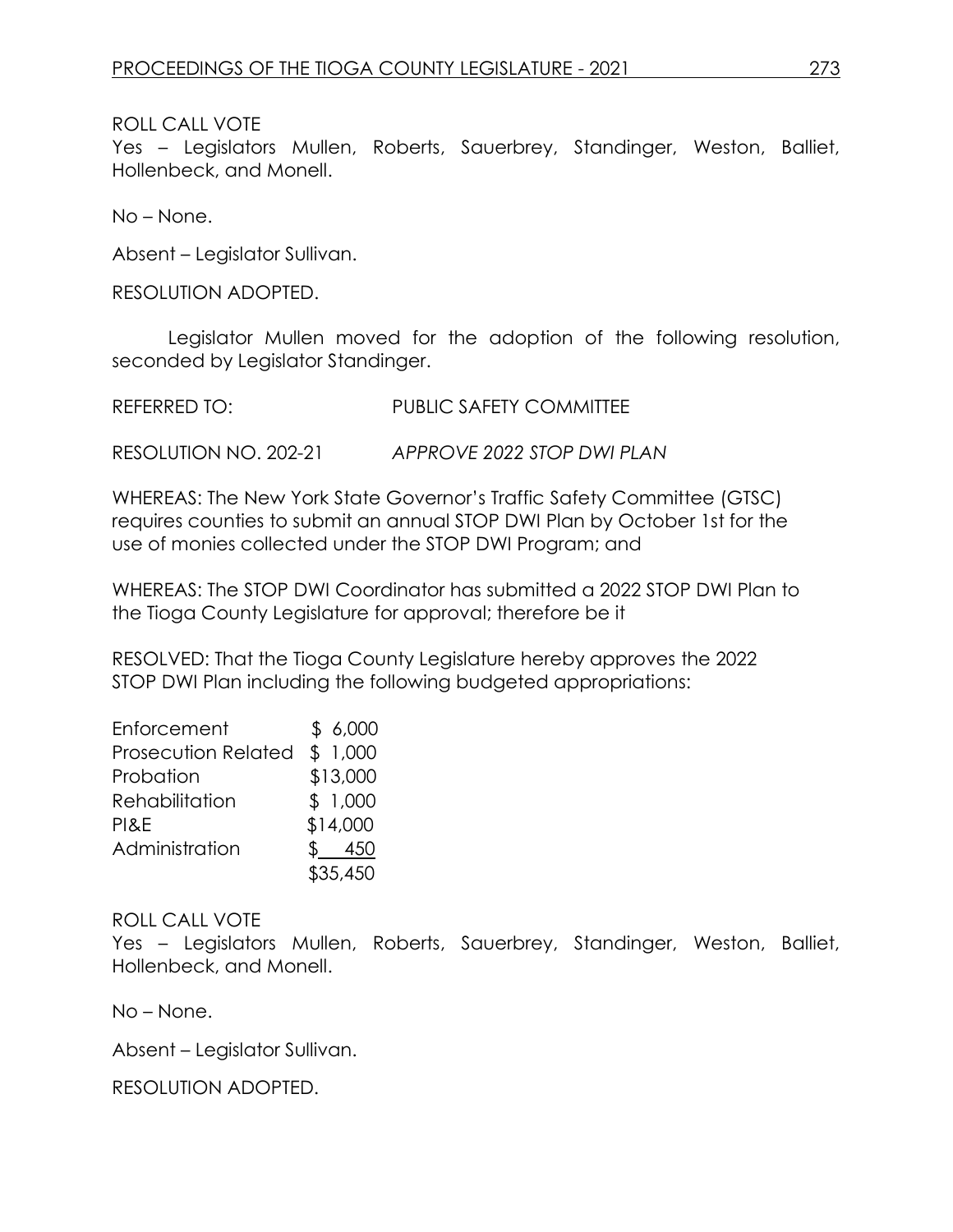Legislator Mullen moved for the adoption of the following resolution, seconded by Legislator Standinger.

REFERRED TO: PUBLIC SAFETY COMMITTEE

RESOLUTION NO. 203-21 *AUTHORIZE THE SUBMISSION OF THE 2021-2022 NYS STOP DWI HIGH VISIBILITY ENGAGEMENT APPLICATION STOP DWI*

WHEREAS: The NYS STOP-DWI Foundation Board secured funding from the Governor's Traffic Safety Committee for the High Visibility Engagement Campaign during the grant cycle of October 1, 2021 – September 30, 2022 with \$15,000 in funding set for Tioga County; and

WHEREAS: County Policy #47 requires that a resolution be approved before any such grant application is submitted; therefore be it

RESOLVED: That the Tioga County Legislature authorizes the Sheriff's Office to apply for this grant.

ROLL CALL VOTE

Yes – Legislators Mullen, Roberts, Sauerbrey, Standinger, Weston, Balliet, Hollenbeck, and Monell.

No – None.

Absent – Legislator Sullivan.

RESOLUTION ADOPTED.

Legislator Monell moved for the adoption of the following resolution, seconded by Legislator Hollenbeck.

| REFERRED TO:          | LEGAL/FINANCE COMMITTEE                                                                                        |
|-----------------------|----------------------------------------------------------------------------------------------------------------|
| RESOLUTION NO. 204-21 | <b>AUTHORIZATION TO EXECUTE ENGAGEMENT</b><br>LETTER FROM GOLDBERG SEGALLA TO<br><b>PROVIDE LEGAL SERVICES</b> |

WHEREAS: Tioga County has been named as a party in two lawsuits; and

WHEREAS: Tioga County wishes to retain the services of Goldberg Segalla to act on behalf of the County; and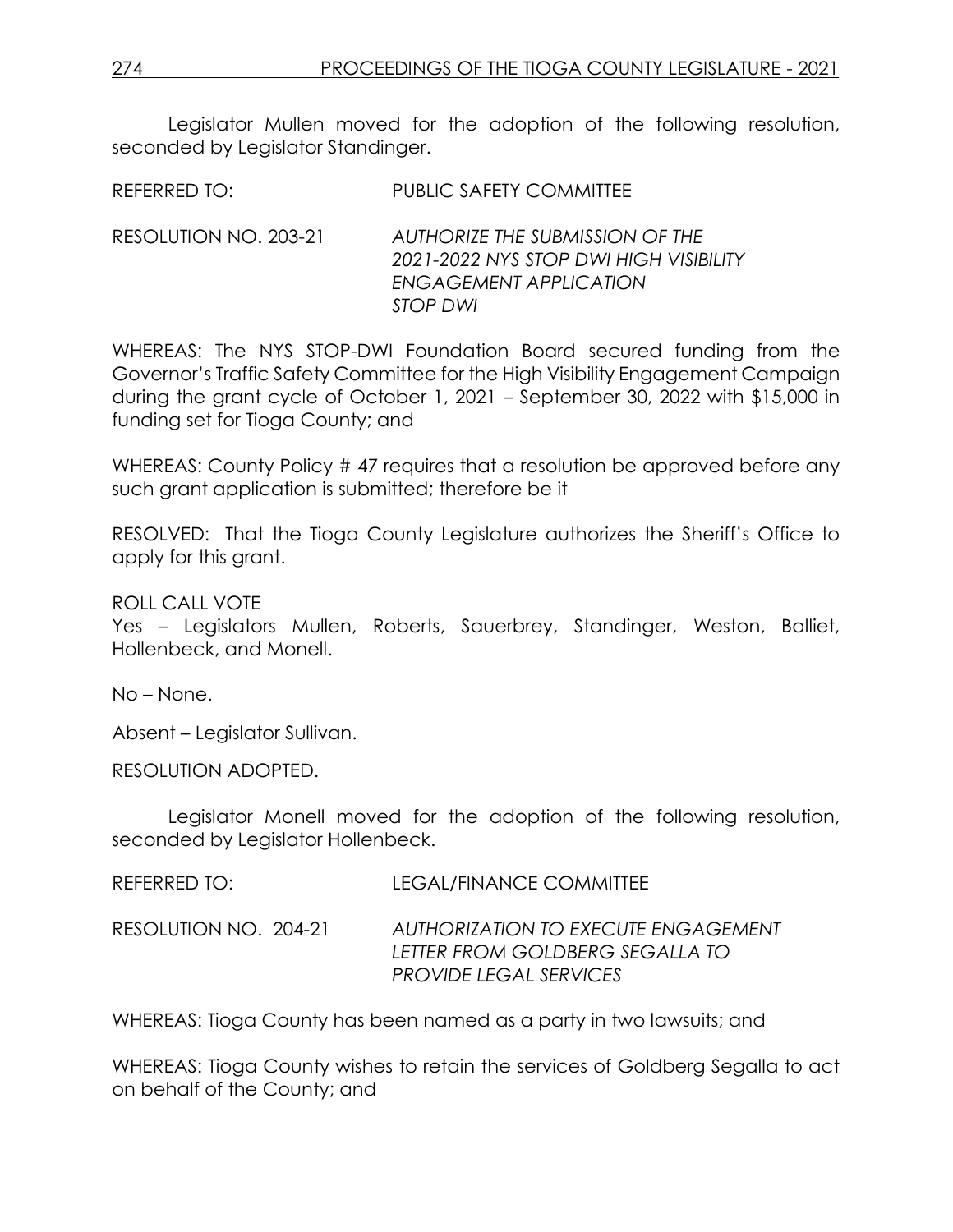WHEREAS: Goldberg Segalla has set forth the services they will provide in an engagement letter; therefore be it

RESOLVED: That the Tioga County Legislature hereby authorizes the Chair of the Legislature to sign said engagement letter from Goldberg Segalla for said services.

ROLL CALL VOTE

Yes – Legislators Mullen, Roberts, Sauerbrey, Standinger, Weston, Balliet, Hollenbeck, and Monell.

No – None.

Absent – Legislator Sullivan.

RESOLUTION ADOPTED.

Legislator Roberts moved for the adoption of the following resolution, seconded by Legislator Standinger.

REFERRED TO: PUBLIC WORKS COMMITTEE

RESOLUTION NO. 205-21 *AUTHORIZING THE IMPLEMENTATION AND FUNDING IN THE FIRST INSTANCE 100% OF THE FEDERAL AID AND STATE "MARCHISELLI" PROGRAM-AID ELIGIBLE COSTS OF A TRANSPORTATION FEDERAL-AID PROJECT AND APPROPRIATING FUNDS*

WHEREAS: A project for the Tioga County Bridge Preventative Maintenance Program (FFY 2021), PIN 9754.31 (the Project) is eligible for funding under Title 23 U.S. Code, as amended that calls for the apportionment of the costs of such program to be borne at the ratio of 80% Federal Funds and 20% non-Federal Funds; and

WHEREAS: The County of Tioga desires to advance the Project by making a commitment of 100% of the Federal and non-Federal share of the costs of the Preliminary Engineering / Design and Construction, Construction Support and Construction Inspection work.

NOW, THEREFORE, the Tioga County Legislature, duly convened does hereby

RESOLVED: That the Tioga County Legislature hereby approves the above-subject project; and it is hereby further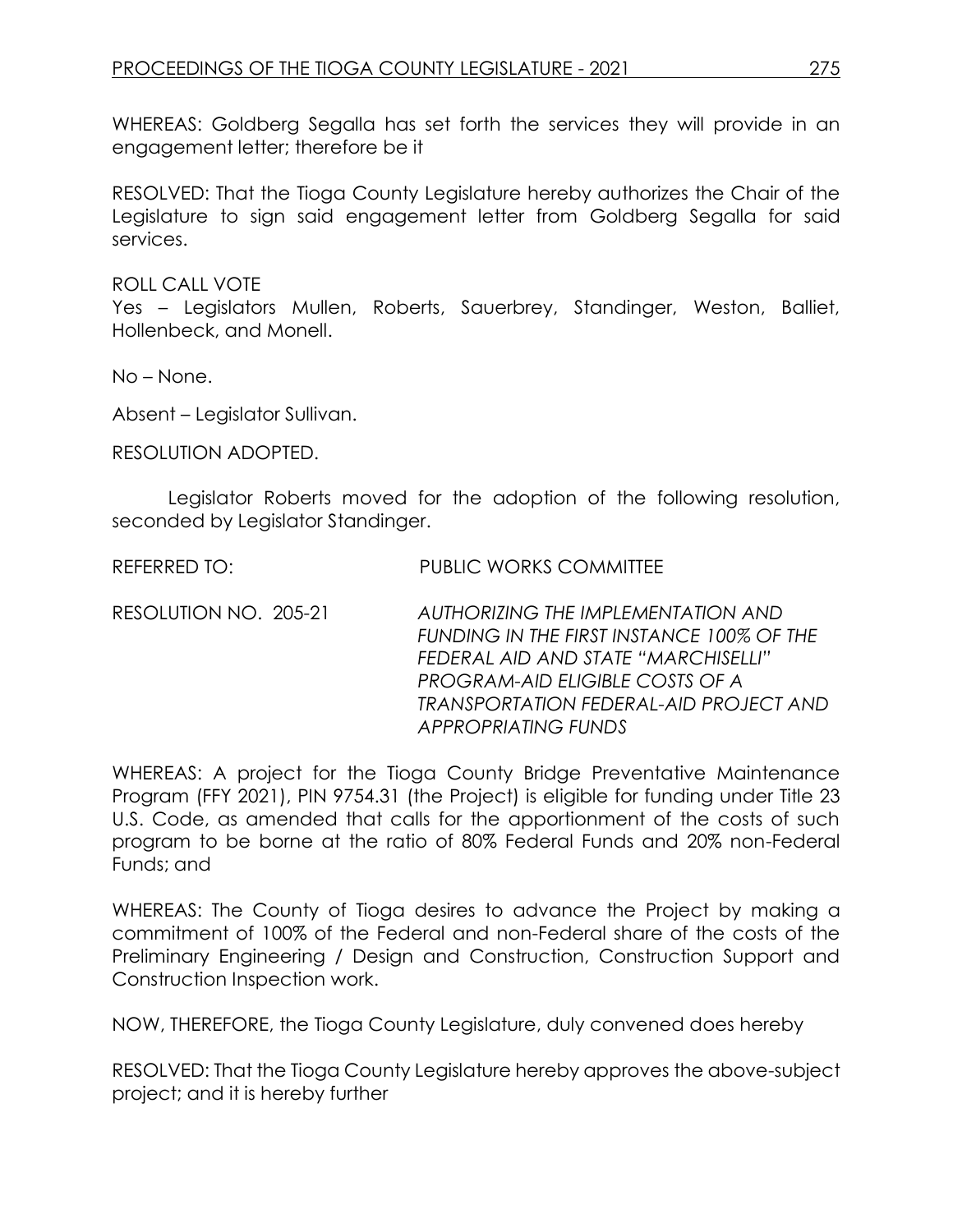RESOLVED: That the Tioga County Legislature hereby authorized the County of Tioga to pay in the first instance 100% of the Federal and non-Federal share of the cost of the Construction, Construction Support and Construction Inspection work for the Project or portions thereof; and it is further

RESOLVED: That the sum of \$249,655 is hereby appropriated from account D5110.540050 and made available to cover the costs of participation in the above phases of the Project; and it is further

RESOLVED: That in the event the full Federal and non-Federal share costs of the project exceeds the amount appropriated above, the Tioga County Legislature shall convene as soon as possible to appropriate said excess amount immediately upon notification by the New York State Department of Transportation thereof, and it is further

RESOLVED: That the Chair of the Tioga County Legislature of the County of Tioga be and is hereby authorized to execute all necessary Agreements, certifications or reimbursement requests for Federal Aid and/or Marchiselli Aid on behalf of the County of Tioga with the New York State Department of Transportation in connection with the advancement or approval of the Project and providing for the administration of the Project and the municipality's first instance funding of project costs and permanent funding of the local share of federal-aid and stateaid eligible Project costs and all Project costs within appropriations therefore that are not so eligible, and it is further

RESOLVED: That a certified copy of this resolution be filed with the New York State Commissioner of Transportation by attaching it to any necessary Agreement in connection with the Project, and it is further

RESOLVED: This Resolution shall take effect immediately.

### ROLL CALL VOTE

Yes – Legislators Mullen, Roberts, Sauerbrey, Standinger, Weston, Balliet, Hollenbeck, and Monell.

No – None.

Absent – Legislator Sullivan.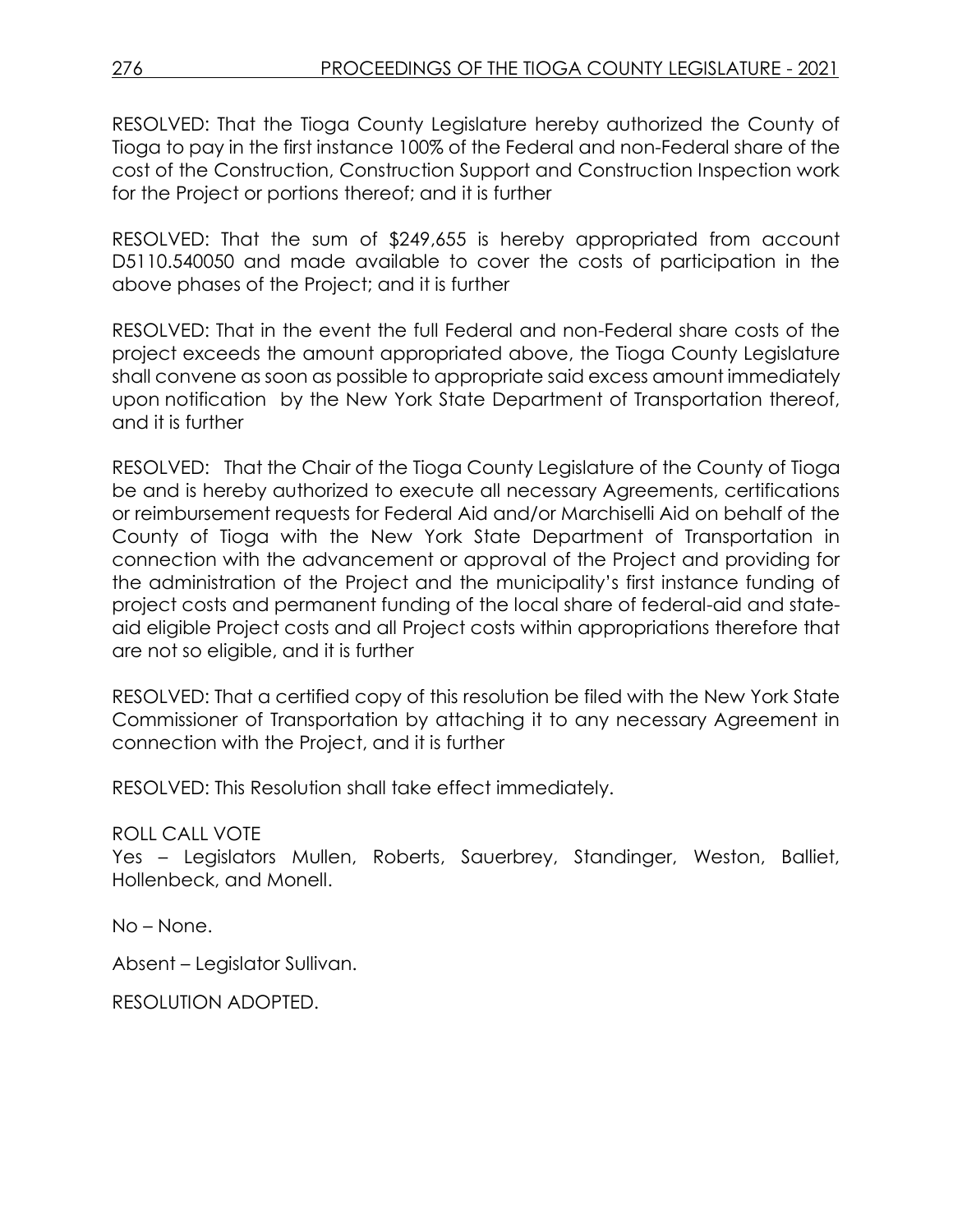Legislator Balliet moved for the adoption of the following resolution, seconded by Legislator Monell.

| REFERRED TO:          | ADMINISTRATIVE SERVICES COMMITTEE<br><b>FINANCE/LEGAL COMMITTEE</b>                          |
|-----------------------|----------------------------------------------------------------------------------------------|
| RESOLUTION NO. 206-21 | AUTHORIZE APPLICATION FOR NYS EARLY VOTING<br>EXPANSION GRANT AND<br><b>BUDGET AMENDMENT</b> |

WHEREAS: The New York State Legislature allocated a total of \$2,000,000 from the 2021 Aid to Localities Budget for use by county boards of elections for Early Voting expansion;

WHEREAS: Tioga County is authorized to receive up to \$17,694.07 reimbursement from these funds for eligible expenses related to Early Voting expansion and implementation, which have taken place between April 7, 2021 and January 28, 2022; and

WHEREAS: This funding must be accepted and appropriated; therefore be it

RESOLVED: That the Tioga County Board of Elections is authorized to apply for the NYS Early Voting Expansion (EVE) Grant Program as soon as practicable; and be it further

RESOLVED: That the 2021 budget be modified and funds be appropriated to the following accounts:

FROM: A1450-439060 EV State Aid, Early Voting Grant \$17,694.07

TO: A1450-540490 EV Elect. Exp., Early Voting Grant \$17,694.07

ROLL CALL VOTE

Yes – Legislators Mullen, Roberts, Sauerbrey, Standinger, Weston, Balliet, Hollenbeck, and Monell.

No – None.

Absent – Legislator Sullivan.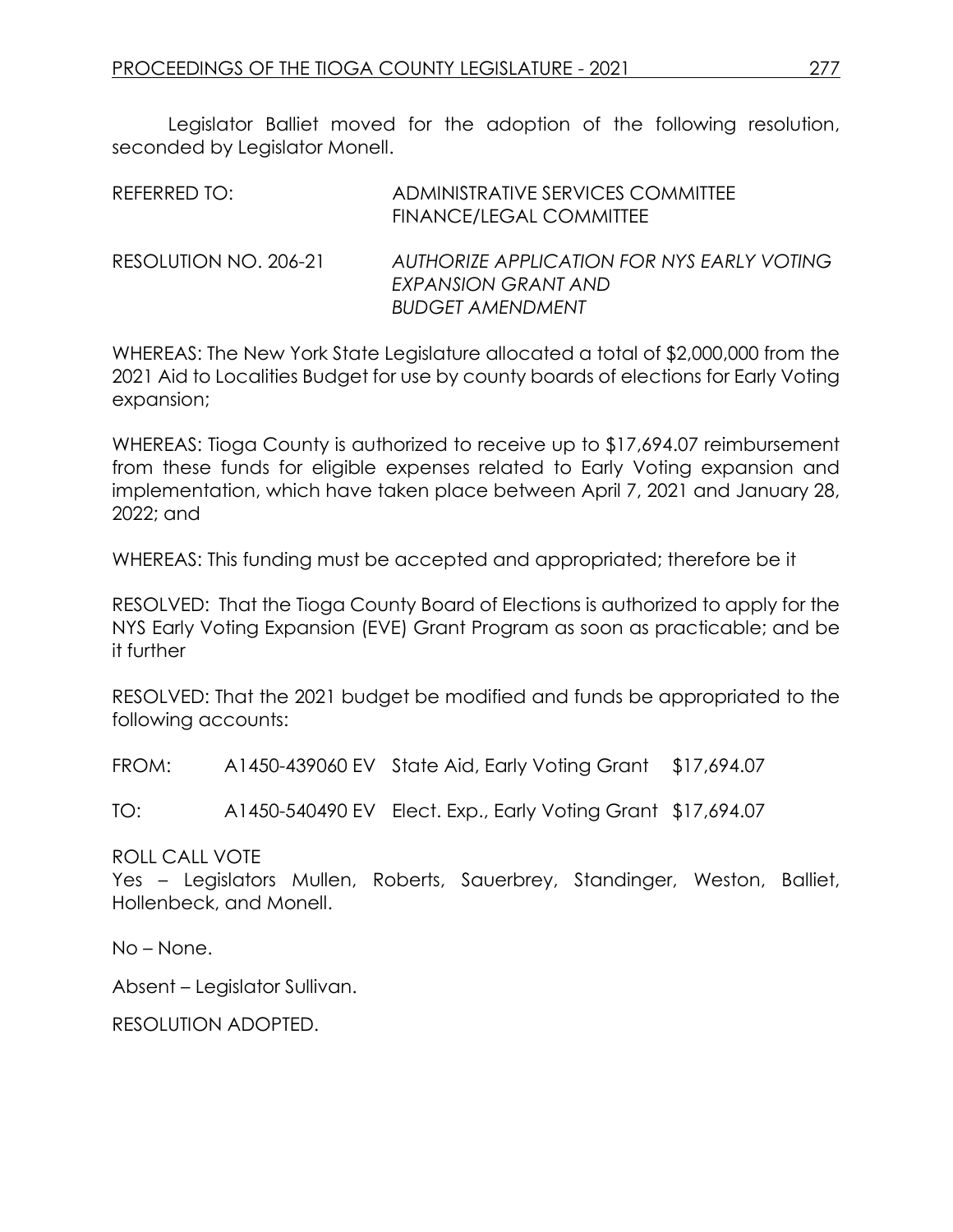Legislator Balliet moved for the adoption of the following resolution, seconded by Legislator Monell.

| REFERRED TO:          | ADMINISTRATIVE SERVICES COMMITTEE<br>FINANCE/LEGAL COMMITTEE                                      |
|-----------------------|---------------------------------------------------------------------------------------------------|
| RESOLUTION NO. 207-21 | APPLY FOR NYS TECHNOLOGY INNOVATION AND<br>ELECTION RESOURCE GRANT AND<br><b>BUDGET AMENDMENT</b> |

WHEREAS: The New York State Legislature allocated a total of \$20,000,000 from the 2021Capital Projects Budget for use by county boards of elections to reimburse expenses related to upgrades of software, technology, and equipment; and

WHEREAS: Tioga County is authorized to receive up to \$50,356.46 reimbursement from these funds for eligible expenses related to Early Voting expansion and implementation, which have taken place between April 7, 2021 and January 27, 2023; and

WHEREAS: This funding will be used to reimburse a portion of the expense for our new voting machines purchased in July 2021, but must first be accepted; therefore be it

RESOLVED: That the Tioga County Board of Elections is authorized to apply for the NYS Technology Innovation and Resource (TIER) Grant Program as soon as practicable; and be it further

RESOLVED: That the 2021 budget be modified to accept funds to the following account:

H1450-439060 State Aid-Elections \$50,356.46

ROLL CALL VOTE

Yes – Legislators Mullen, Roberts, Sauerbrey, Standinger, Weston, Balliet, Hollenbeck, and Monell.

No – None.

Absent – Legislator Sullivan.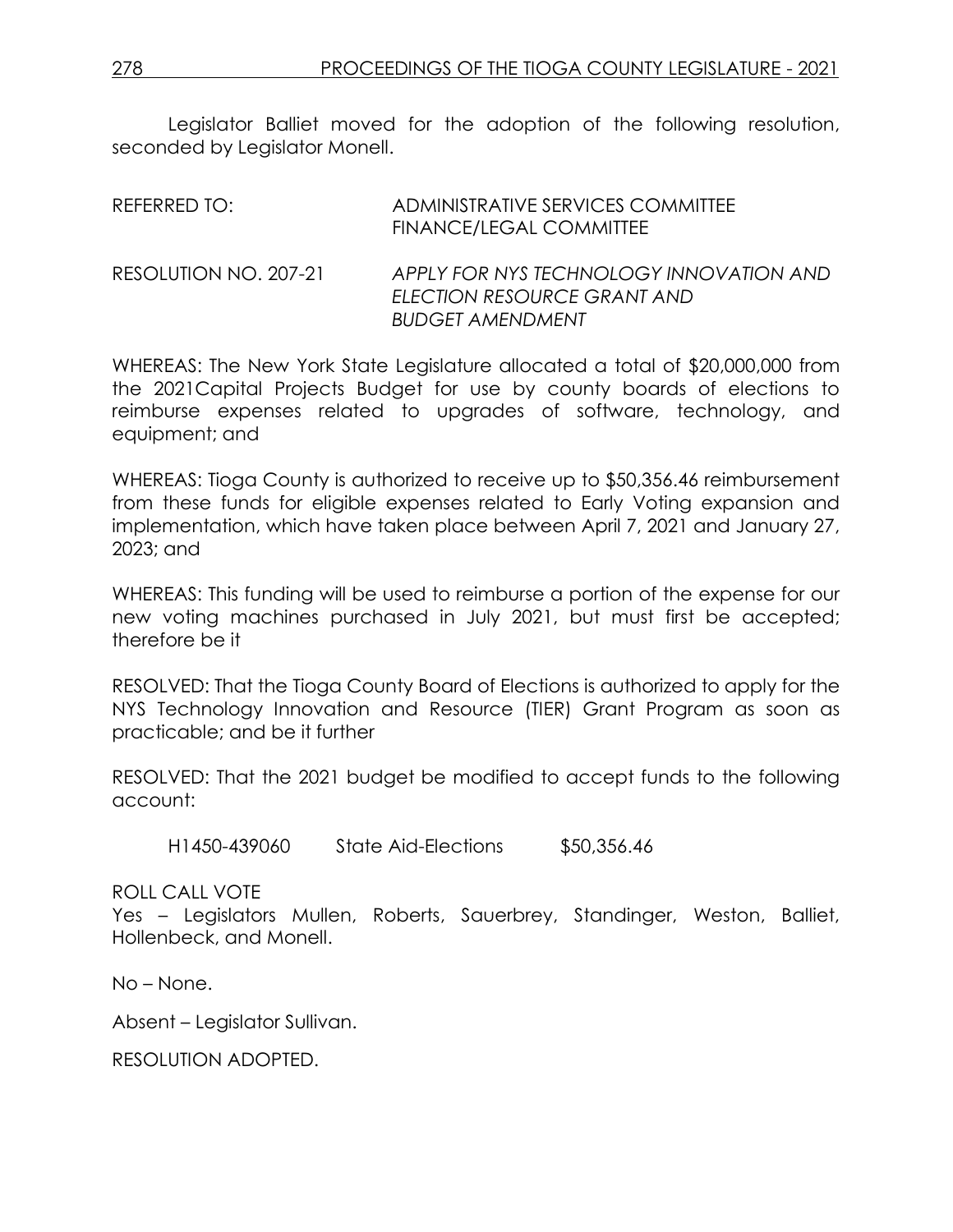Legislator Standinger moved for the adoption of the following resolution, seconded by Legislator Mullen.

| REFERRED TO:          | HEALTH & HUMAN SERVICES COMMITTEE<br><b>FINANCE COMMITTEE</b> |
|-----------------------|---------------------------------------------------------------|
| RESOLUTION NO. 208-21 | AMEND BUDGET & APPROPRIATE FUNDS<br>PUBLIC HEALTH             |

WHEREAS: Tioga County Public Health has been awarded funding through Broome County, as a partner in the Creating Healthy Schools and Communities (CHSC) grant; and

WHEREAS: The funding is specifically designated for Public Health efforts toward CHSC in Tioga County; and

WHEREAS: Amending of Budget and Appropriation of Funds requires Legislative approval; therefore be it

RESOLVED: That funding be appropriated as follows:

|  | From: A4053 422800 Public Health: Local Grants | \$50,000 |
|--|------------------------------------------------|----------|
|--|------------------------------------------------|----------|

| To: |  | A4053 540487 Public Health: Program Expenses | \$50,000 |
|-----|--|----------------------------------------------|----------|
|-----|--|----------------------------------------------|----------|

ROLL CALL VOTE

Yes – Legislators Mullen, Roberts, Sauerbrey, Standinger, Weston, Balliet, Hollenbeck, and Monell.

No – None.

Absent – Legislator Sullivan.

RESOLUTION ADOPTED.

Legislator Standinger moved for the adoption of the following resolution, seconded by Legislator Mullen.

| REFERRED TO:          | <b>HEALTH &amp; HUMAN SERVICES COMMITTEE</b>                               |
|-----------------------|----------------------------------------------------------------------------|
| RESOLUTION NO. 209-21 | CONTINGENCY FUND REQUEST AND<br>TRANSFER OF FUNDS<br><b>MENTAL HYGIENE</b> |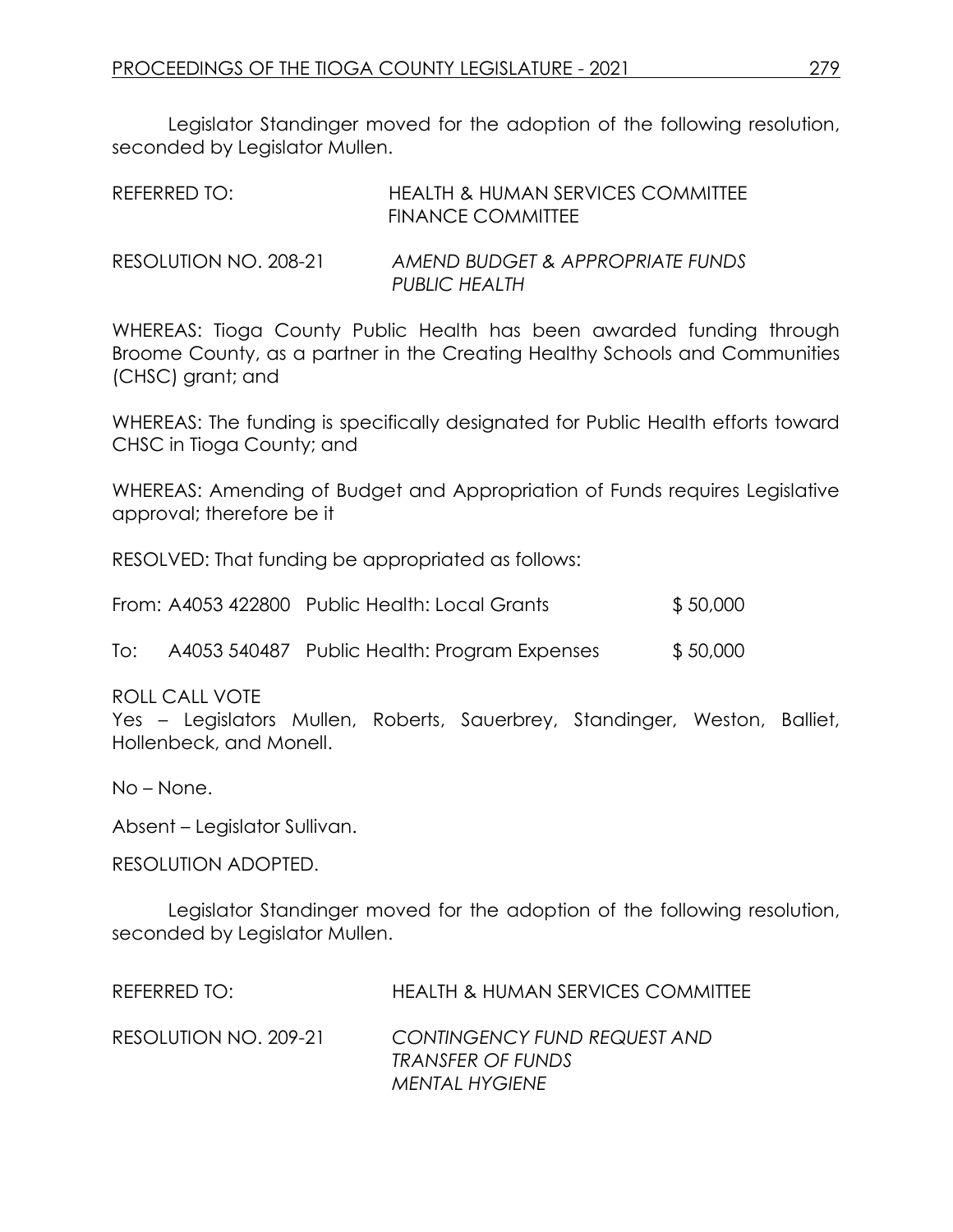WHEREAS: Tioga County Mental Hygiene (TCMH) is required to pay the costs for the inpatient treatment of Tioga County residents that have been assigned Criminal Psychiatric services by the NYS Court system; and

WHEREAS: TCMH has received notice that a Tioga County resident was assigned these services, along with the required payment amount; and

WHEREAS: TCMH has determined the amount of additional funding needed for these already incurred mandated expenses, yet this will require a budget modification and transfer of funds from contingency to Mental Health's appropriation account; and

WHEREAS: Transfer of funds and contingency fund requests requires Legislative approval; therefore be it

RESOLVED: That contingency fund use be approved and transferred as follows:

|     | From: A1990 540715 County Contingency Account                    | \$32,056.50 |
|-----|------------------------------------------------------------------|-------------|
| To: | A4390 540590 Criminal Psychiatric: Services Rendered \$32,056.50 |             |

Legislator Standinger spoke. "This is an unfunded mandate. The State dictates how much money we have to pay for an inmate who has already been incarcerated and goes to the State facility. Then they send us a bill. Obviously, we have to pay it, but I am not in favor of the way it is done."

### ROLL CALL VOTE

Yes – Legislators Mullen, Roberts, Sauerbrey, Standinger, Weston, Balliet, Hollenbeck, and Monell.

No – None.

Absent – Legislator Sullivan.

RESOLUTION ADOPTED.

Legislator Weston moved for the adoption of the following resolution, seconded by Legislator Hollenbeck.

| REFERRED TO:          | <b>ED&amp;P COMMITTEE</b><br>PERSONNEL COMMITTEE                                   |
|-----------------------|------------------------------------------------------------------------------------|
| RESOLUTION NO. 210-21 | AUTHORIZATION TO RECLASSIFY VACANT<br><b>PART-TIME LAND BANK DIRECTOR POSITION</b> |
|                       | ECONOMIC DEVELOPMENT & PLANNING                                                    |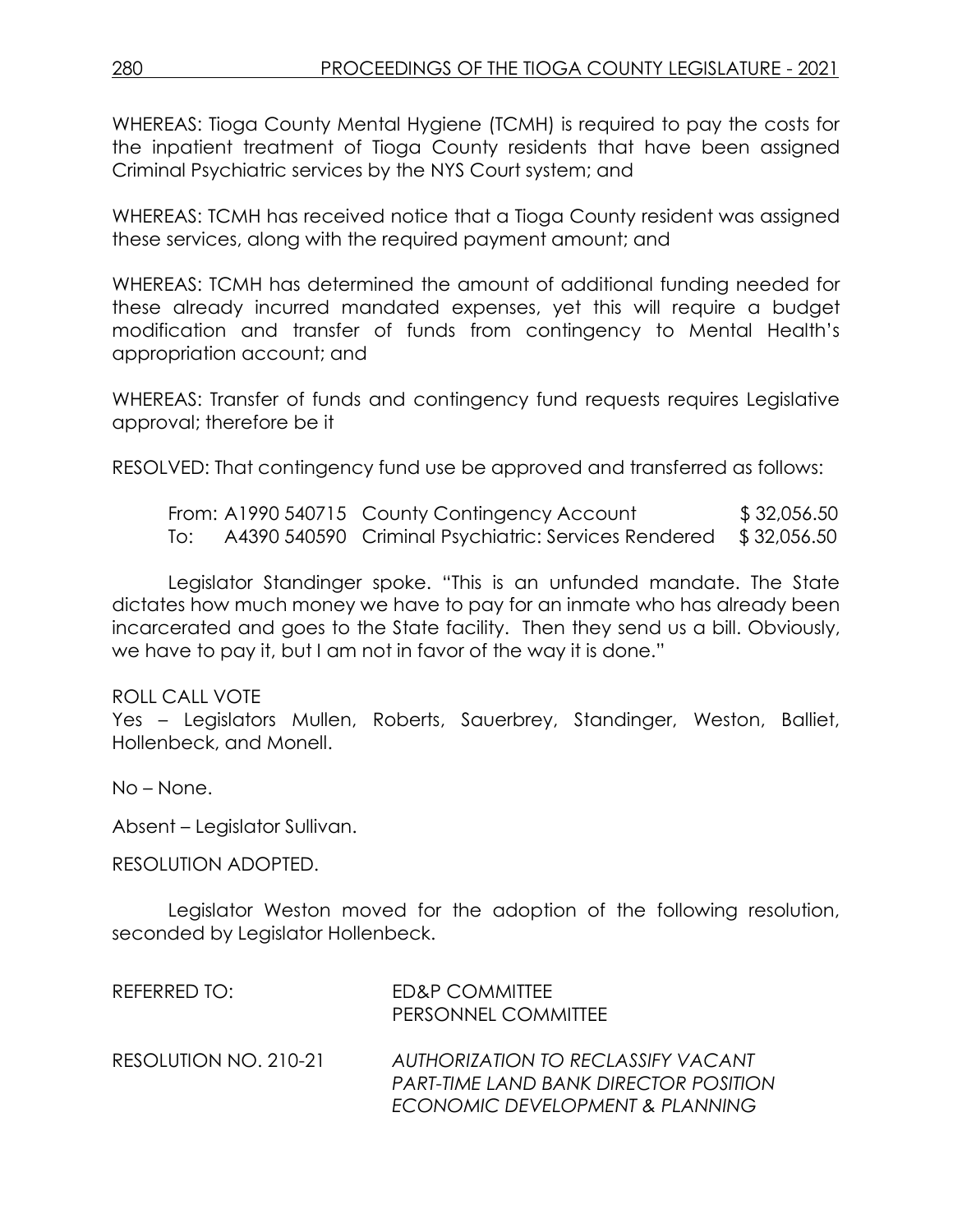WHEREAS: Legislative approval is required for any positon reclassification; and

WHEREAS: A part-time Land Bank Director (\$29,249-\$29,980; Non-union) position has been vacant since July 28, 2021, due to resignation; and

WHEREAS: The Director of Economic Development & Planning has reviewed and redefined work assignments within her department and has also determined said part-time vacancy would be better utilized if reclassified; and

WHEREAS: The Director of Economic Development & Planning submitted a New Position Duties Statement to the Personnel Officer who determined that the title of Office Specialist II (\$13.19/hour) was the appropriate classification for work to be performed by the part-time position; therefore be it

RESOLVED: That the part-time vacant Land Bank Director (\$29,249-\$29,980; Nonunion) position is reclassified as a part-time Office Specialist II (\$13.19/hour) not to exceed 17 hours per week effective September 15, 2021; and be it further

RESOLVED: The Director of Economic Development & Planning is authorized to fill said part-time vacancy from the appropriate eligible list and in accordance with payroll processing hire date requirements.

ROLL CALL VOTE

Yes – Legislators Mullen, Roberts, Sauerbrey, Standinger, Weston, Balliet, Hollenbeck, and Monell.

No – None.

Absent – Legislator Sullivan.

RESOLUTION ADOPTED.

Legislator Standinger moved for the adoption of the following resolution, seconded by Legislator Weston.

| REFERRED TO:          | <b>HEALTH &amp; HUMAN SERVICES COMMITTEE</b><br>PERSONNEL COMMITTEE                                                                                       |
|-----------------------|-----------------------------------------------------------------------------------------------------------------------------------------------------------|
| RESOLUTION NO. 211-21 | AUTHORIZE SALARY REALLOCATION<br>WITHIN CSEA SALARY SCHEDULE FOR<br>SUPERVISING PUBLIC HEALTH SANITARIAN AND<br>PUBLIC HEALTH SANITARIAN<br>PUBLIC HEALTH |